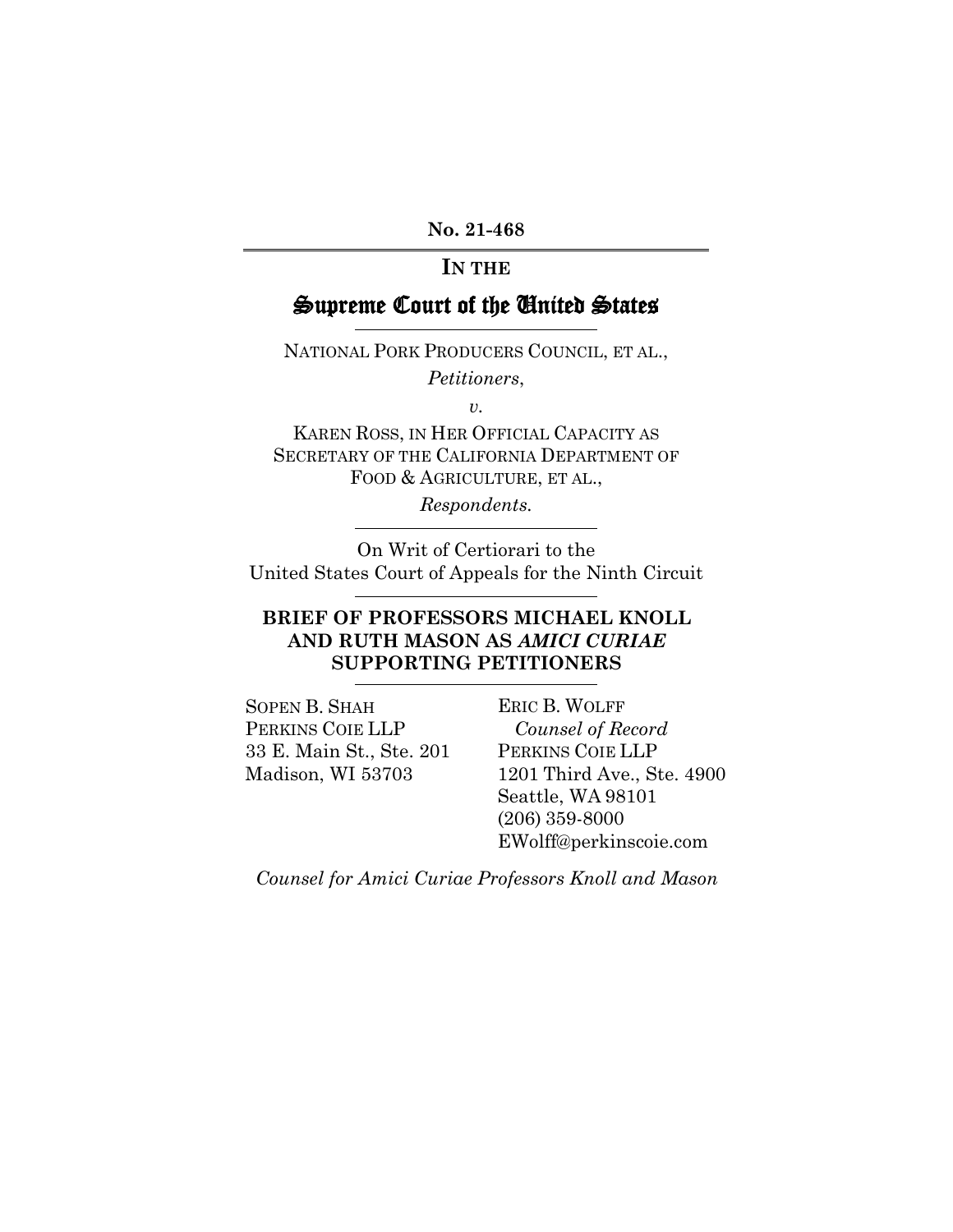# **TABLE OF CONTENTS**

| I. |              | Proposition 12 is internally inconsistent and                                                                            |
|----|--------------|--------------------------------------------------------------------------------------------------------------------------|
|    | $\mathsf{A}$ | This Court has used internal consistency<br>as a test for extraterritoriality that<br>disadvantages interstate commerce5 |
|    | B.           | Doctrine supports an internal consistency                                                                                |
|    | $C_{\cdot}$  | Normative arguments support an<br>internal consistency interpretation of                                                 |
|    | D.           | Proposition 12 is internally inconsistent<br>and therefore overbroad15                                                   |
|    | E.           | Internal inconsistency may not be the<br>exclusive test of extraterritoriality17                                         |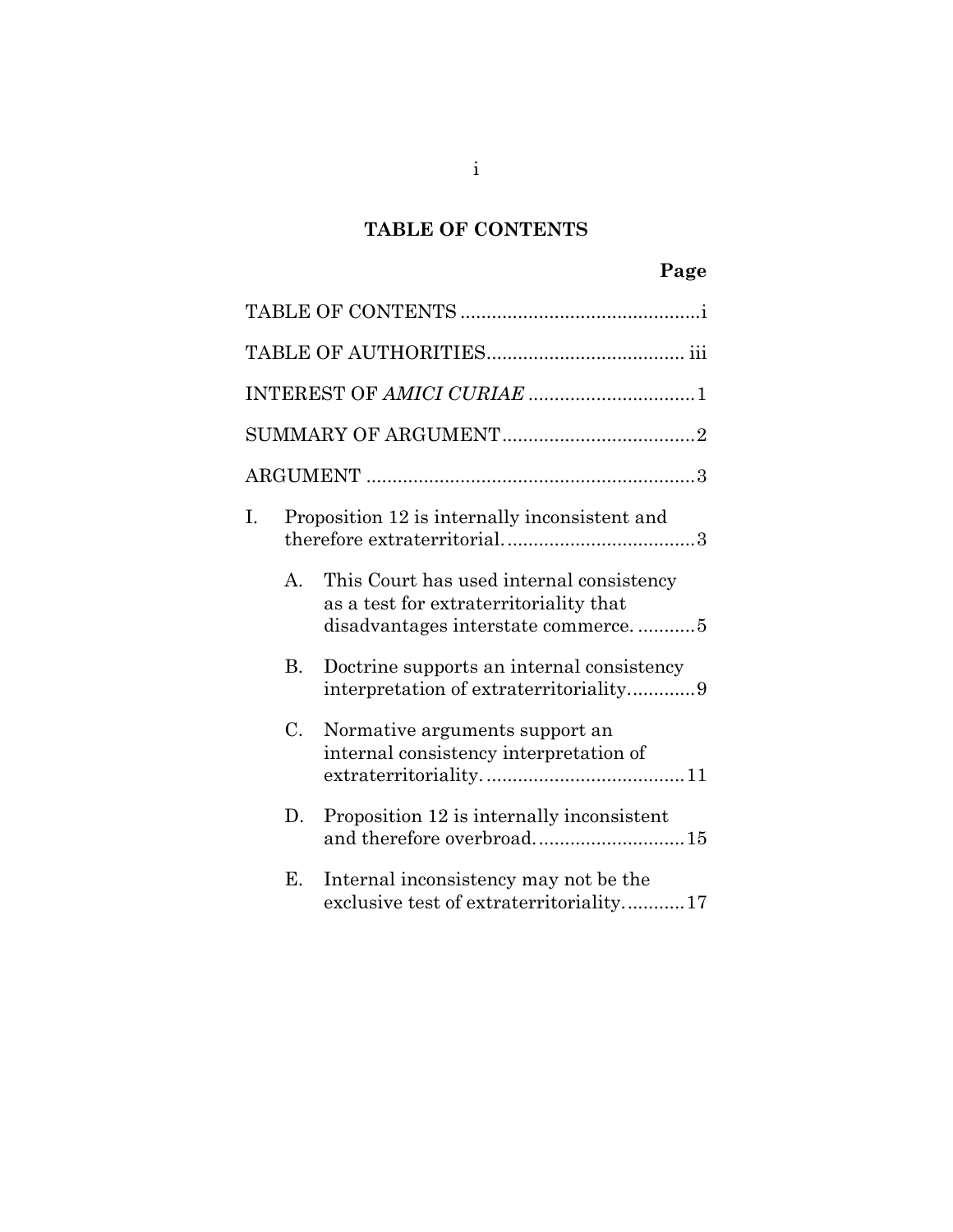# **TABLE OF CONTENTS (continued)**

| Н. |    | Because Proposition 12 generates a<br>regulatory mismatch with the laws of other<br>states, the applicable line of cases under the<br>dormant Commerce Clause is Southern |
|----|----|---------------------------------------------------------------------------------------------------------------------------------------------------------------------------|
|    | A. | Because this case involves a regulatory<br>mismatch, Bibb, not Pike, is the correct                                                                                       |
|    | В. | The district court erred in concluding<br>that dormant Commerce Clause<br>balancing was not needed22                                                                      |
|    | C. | However measured, the burden<br>Proposition 12 imposes on interstate                                                                                                      |
|    | D. | California's interest is likely not<br>sufficient to overcome the burden<br>Proposition 12 imposes on interstate                                                          |
|    | Е. | <i>Bibb</i> balancing prevents the largest<br>states from becoming the nation's de                                                                                        |
|    |    |                                                                                                                                                                           |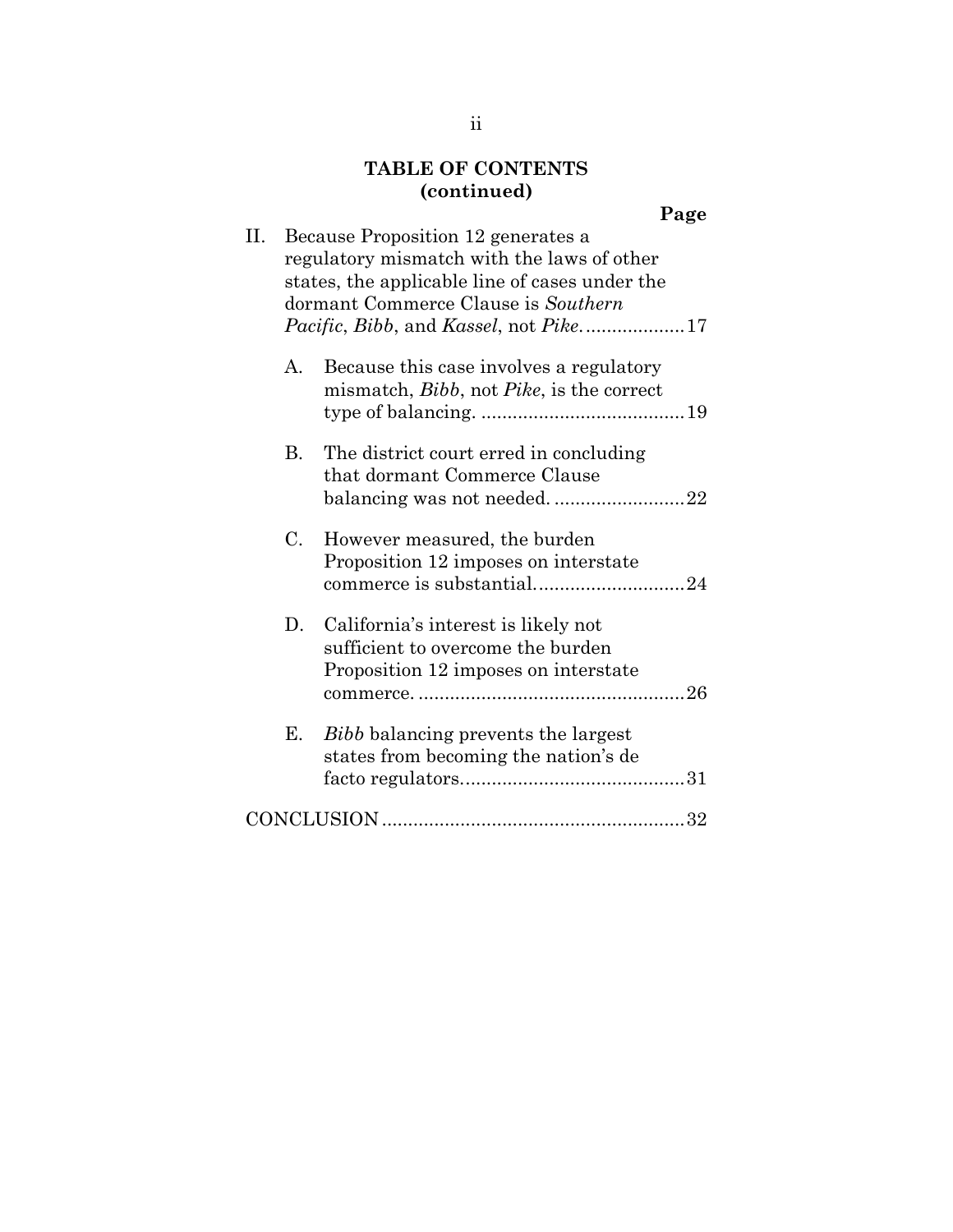# **TABLE OF AUTHORITIES**

# **Page(s)**

# **CASES**

| Baldwin v. G.A.F. Seelig, Inc.,                              |
|--------------------------------------------------------------|
| Bibb v. Navajo Freight Lines, Inc.,                          |
| BMW of N. Am., Inc. v. Gore,                                 |
| Brown-Forman Distillers Corp. v. N.Y. State<br>Liquor Auth., |
| City of Philadelphia v. New Jersey,                          |
| Complete Auto Transit, Inc. v. Brady,                        |
| Comptroller of Treasury of Md. v. Wynne,                     |
| Container Corp. of Am. v. Franchise Tax Bd.,                 |
| CTS Corp. v. Dynamics Corp. of America,                      |
| Edgar v. MITE Corp.,                                         |
| Energy & Env't Legal Inst. v. Epel,                          |
| Exxon Corp. v. Governor of Md.,                              |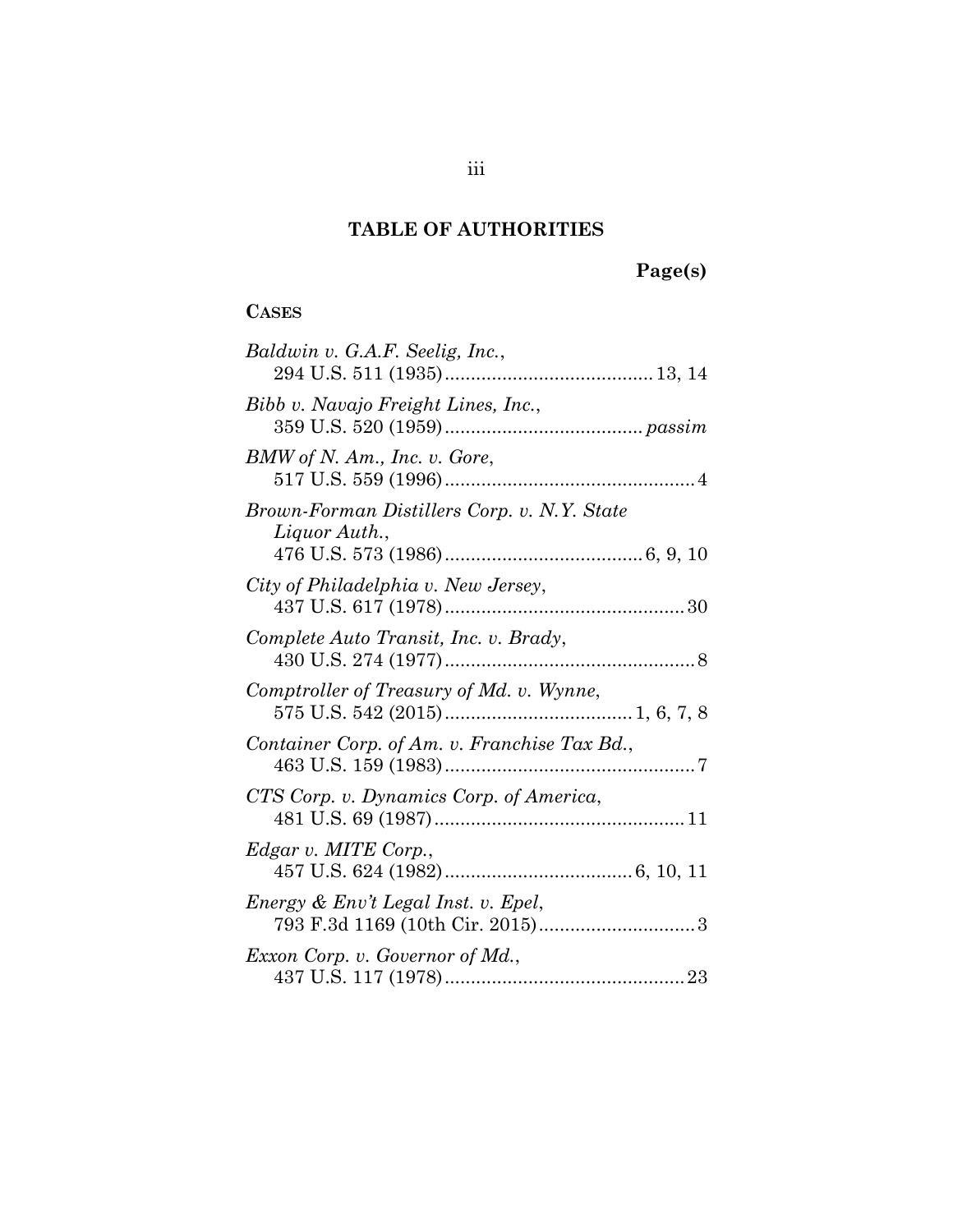# **TABLE OF AUTHORITIES (continued)**

| Page(s)                                      |
|----------------------------------------------|
| Healy v. Beer Inst., Inc.,                   |
|                                              |
| Hunt v. Wash. State Apple Advert. Comm'n,    |
|                                              |
| Kassel v. Consol. Freightways Corp. of Del., |
|                                              |
| Minnesota v. Clover Leaf Creamery Co.,       |
|                                              |
| Moorman Mfg. Co. v. Bair,                    |
|                                              |
| Morgan v. Virginia,                          |
|                                              |
| Okla. Tax Comm'n v. Jefferson Lines, Inc.,   |
|                                              |
| Pike v. Bruce Church, Inc.,                  |
|                                              |
| S. Pac. Co. v. Ariz. ex rel. Sullivan,       |
|                                              |
| S.C. State Highway Dep't v. Barnwell Bros.,  |
|                                              |
| South Dakota v. Wayfair, Inc.,               |
| 138 S. Ct. 2080 (2018) 17, 18, 25            |
| <b>STATUTES</b>                              |
| Proposition 2, AB 1437, 2009-2010 Leg.,      |

| Proposition 12, codified at Cal. Health & |  |
|-------------------------------------------|--|
|                                           |  |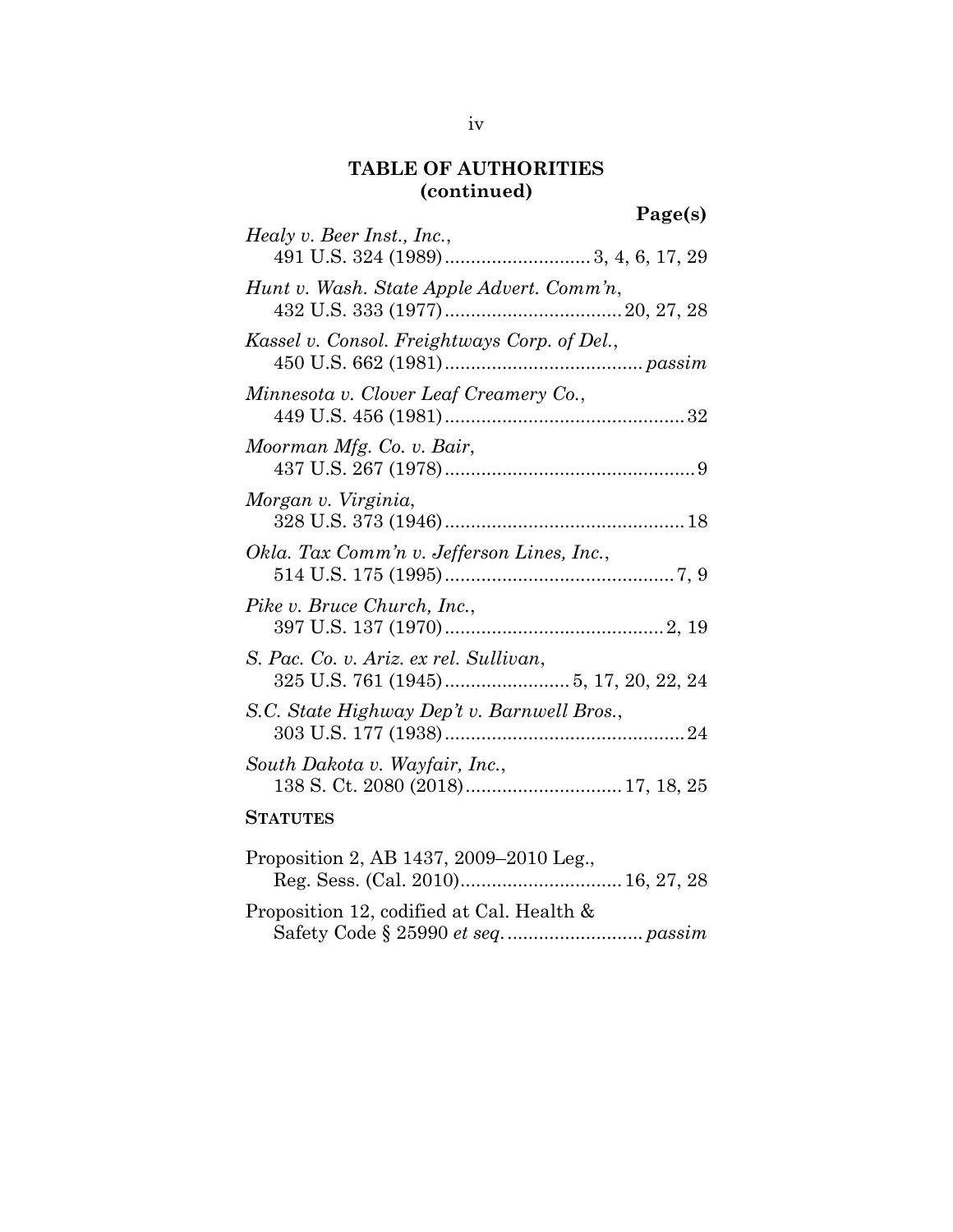# **TABLE OF AUTHORITIES (continued)**

**Page(s)**

# **OTHER AUTHORITIES**

| Brannon P. Denning, <i>Extraterritoriality and the</i><br>Dormant Commerce Clause: A Doctrinal Post-            |
|-----------------------------------------------------------------------------------------------------------------|
| Jack L. Goldsmith & Alan O. Sykes, The Internet<br>and the Dormant Commerce Clause, 110 Yale                    |
| Michael S. Knoll & Ruth Mason, <i>Blame</i> Bibb<br><i>Balancing</i> , <i>___</i> Geo. Wash. L. Rev. <i>___</i> |
| Michael S. Knoll & Ruth Mason, The Economic<br>Foundation of the Dormant Commerce Clause,                       |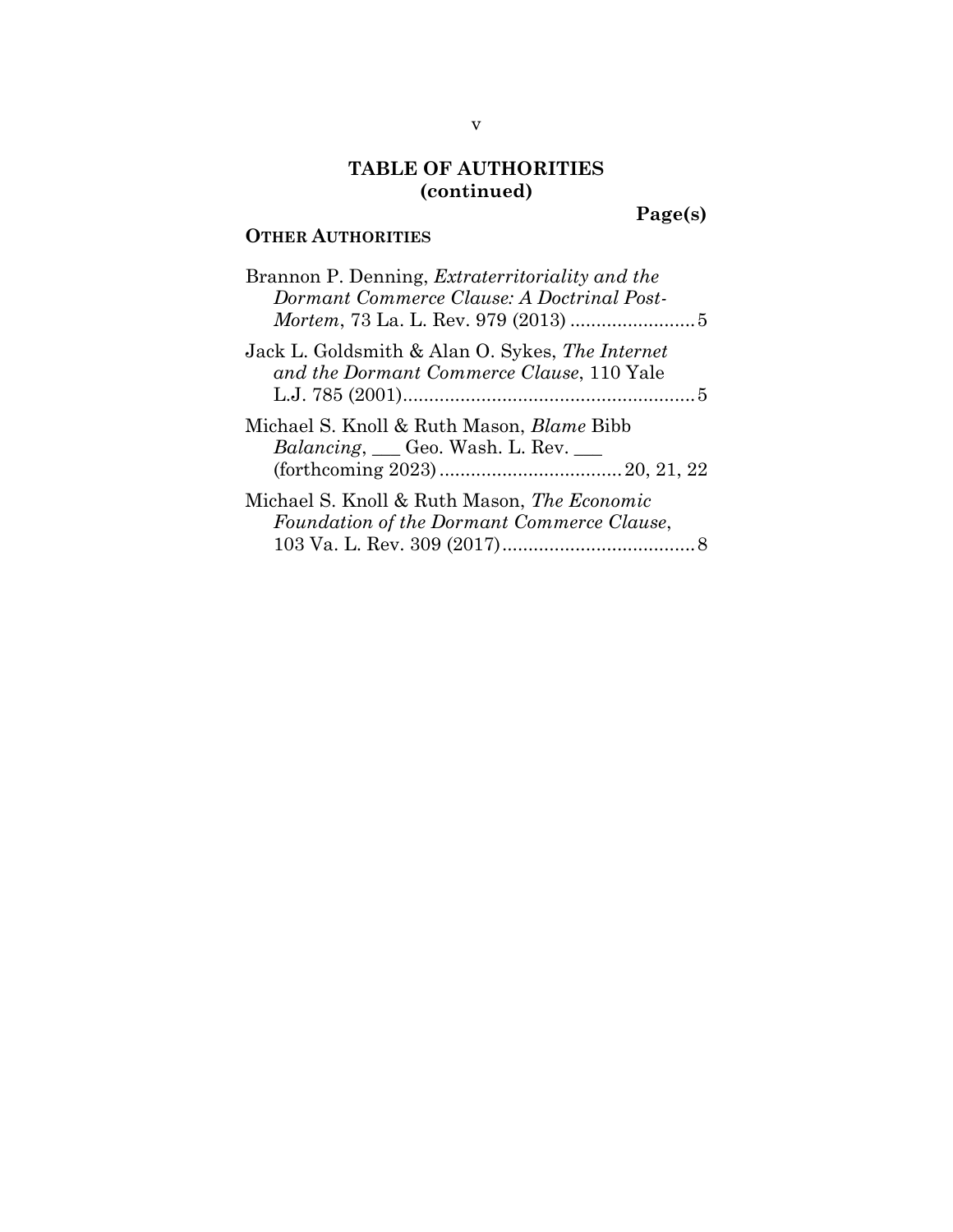#### <span id="page-6-0"></span>**INTEREST OF** *AMICI CURIAE*

*Amici* are scholars who specialize in the economic analysis of law. *Amici* authored an amicus brief explaining the economic concept of tax neutrality that the Court cited in support of its opinion in *Comptroller of Treasury of Md. v. Wynne*, 575 U.S. 542, 562, 564, 565, 567 (2015). In *Wynne*, this Court adopted the internal consistency test as a test for discrimination that violates the dormant Commerce Clause. *Amici* submit this brief to explain how the internal consistency test applies in this case and to emphasize that regulatory mismatch cases receive different doctrinal analysis under the dormant Commerce Clause than do more run-of-the-mill cases that deal with protectionism.

Michael S. Knoll is Theodore Warner Professor, University of Pennsylvania Law School; Professor of Real Estate, The Wharton School; and Co-director, Center for Tax Law and Policy, University of Pennsylvania.

Ruth Mason is Edwin S. Cohen Distinguished Professor of Law and Taxation at the University of Virginia School of Law.<sup>1</sup>

<sup>1</sup> Petitioner and Respondents consented to the filing of this *amicus curiae* brief. Pursuant to Rule 37.6, *amici* affirm that no counsel for a party authored this brief in whole or in part, and no person or entity other than *amici* or their counsel made a monetary contribution to its preparation or submission.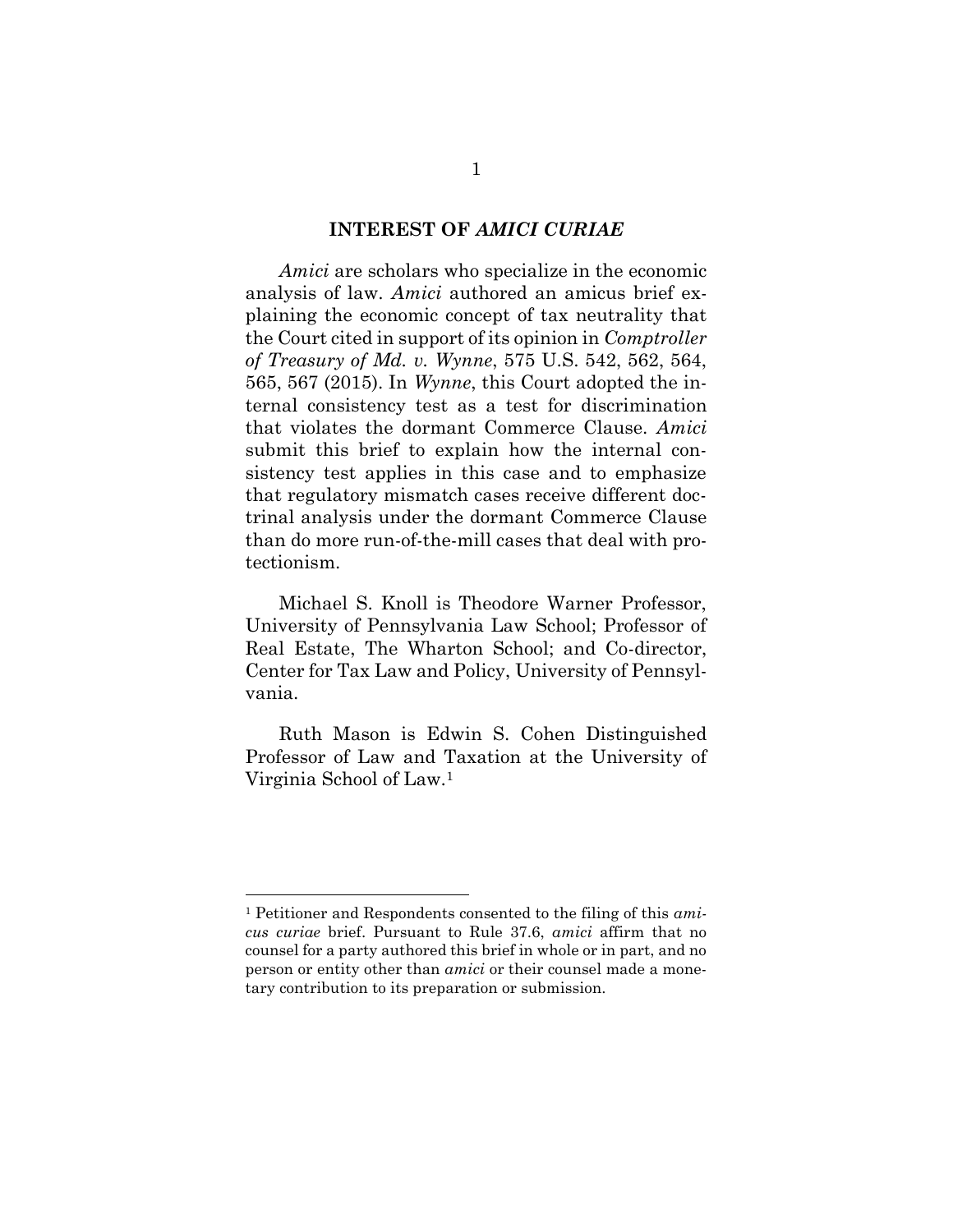#### **SUMMARY OF ARGUMENT**

<span id="page-7-2"></span>The district court erred when it concluded that because Proposition 12 applies only to in-state sales, it could not be extraterritorial. On the contrary, because California regulates pork production based on domestic, inbound, *and* outbound sales, its regulation is internally inconsistent and overbroad. As an obligation of interstate comity, this Court has understood extraterritoriality to require the basis of regulation to be internally consistent. A regulation is internally consistent when, if every state regulated using the same nexus as the challenged state, cross-border commercial activity would not be regulated by more than one state. Proposition 12 cannot meet this basic requirement.

<span id="page-7-1"></span><span id="page-7-0"></span>Even if the California statute is not extraterritorial, the district court erred in dismissing the case because Petitioners plausibly alleged an undue burden on interstate commerce. Proposition 12 generates a burdensome regulatory mismatch because California's law differs from that of other states. For regulatory mismatches, the proper line of cases is not *Pike v. Bruce Church, Inc.*, 397 U.S. 137 (1970), but rather other mismatch cases, such as *Bibb v. Navajo Freight Lines, Inc.*, 359 U.S. 520 (1959). This Court's balancing analysis in mismatch cases differs significantly from such non-mismatch cases, like *Pike*. Most importantly, in analyzing mismatches, a reviewing court must consider not only California's regulatory interest and the burden the mismatch imposes on interstate commerce, but also *other states'* regulatory interests. The district court failed to do that.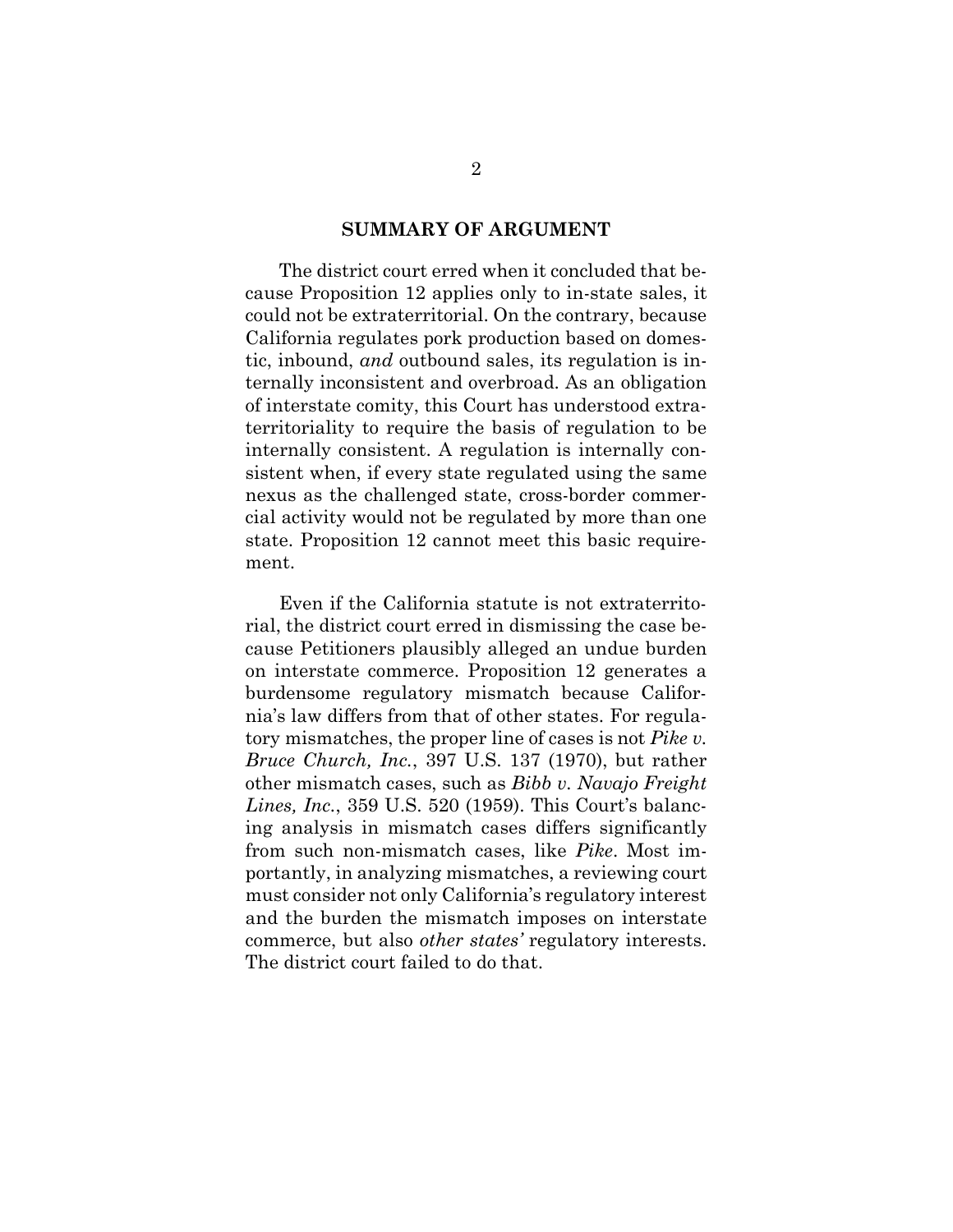#### **ARGUMENT**

### **I. Proposition 12 is internally inconsistent and therefore extraterritorial.**

<span id="page-8-0"></span>Extraterritoriality has been called the "least understood" prong of the dormant Commerce Clause. *Energy & Env't Legal Inst. v. Epel*, 793 F.3d 1169, 1172 (10th Cir. 2015). Within the dormant Commerce Clause, it sits between nexus and burdens. State laws that lack any nexus to conduct in or contact with the state are unconstitutional. But even when extraterritorial laws have nexus, they can be so broad that they are also unconstitutional. In contrast, state laws that have nexus and are not extraterritorial are reviewed for whether they discriminate against or unduly burden interstate commerce. Although the motivations for the three prongs overlap, each has a different core emphasis. Nexus promotes fairness and notice to the regulated party; extraterritoriality concerns state autonomy; and discrimination and undue burdens concern the national marketplace.

<span id="page-8-1"></span>Three main justifications support the prohibition of extraterritoriality. First, it safeguards federalism by protecting state autonomy. If nexus is about fairness to the regulated party, extraterritoriality is about fairness to fellow states. Specifically, if there were no limits on the breath of state regulation, then some states' overbroad regulation would interfere with other states' legitimate ability to regulate matters that concern them. *Healy v. Beer Inst., Inc.*, 491 U.S. 324, 335–36 (1989) (referring to "the autonomy of the individual States within their respective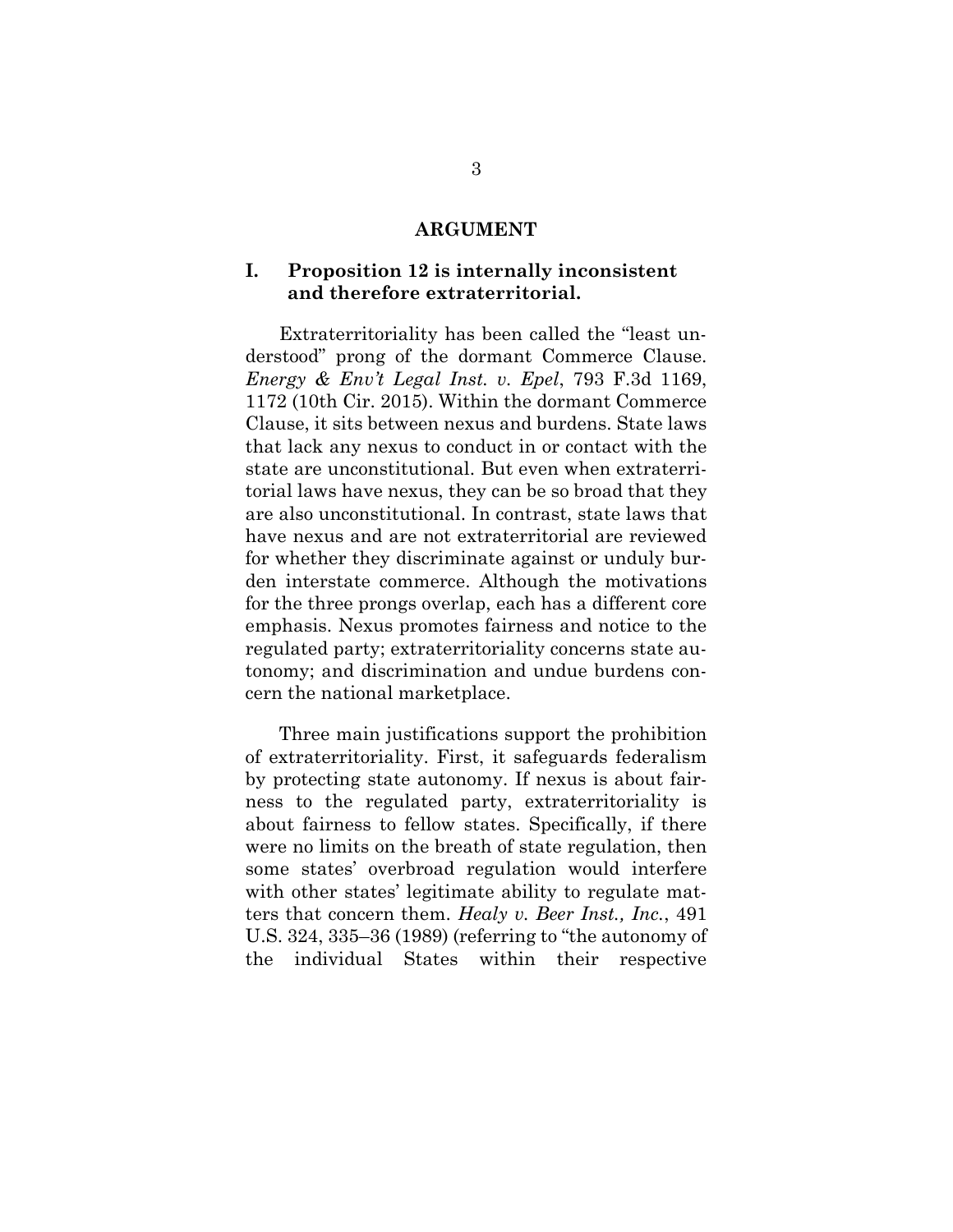<span id="page-9-0"></span>spheres"). Second is a concern about interstate relations. If states are permitted to regulate in an overbroad way, such regulation may inspire retaliation, endangering national political union. *BMW of N. Am., Inc. v. Gore*, 517 U.S. 559, 571–72 (1996) (referring to "principles of state sovereignty and comity" and "the need to respect the interests of other States"). The first two justifications—autonomy and comity—are related, and amicus briefs in this case filed by fellow states and the United States indicate acute awareness of these issues. Third, by limiting overbroad state regulations, the prohibition of extraterritoriality indirectly safeguards the national marketplace by reducing regulatory mismatches that would unduly burden interstate commerce. *Healy*, 491 U.S. at 336–37 ("Generally speaking, the commerce clause protects against inconsistent legislation arriving from projection of one state regulatory regime into the jurisdiction of another.").

As important as preventing extraterritoriality is in a federation, this Court's tendency to use very broad language to describe extraterritoriality has led to considerable confusion about the principle's limits. For example, this Court declared in *Healy* that a statute was extraterritorial if it applied to commerce that "takes place wholly outside of the State's borders" or "directly controls commerce occurring wholly outside the boundaries of a State." 491 U.S. at 336. But such pronouncements are overbroad because they seem to forbid states from enacting regulations with any cross-border spillovers at all. This overbreadth led lower courts in this case to narrow the concept to cases concerning only price controls, even though nothing in the Supreme Court's doctrine supports such a narrow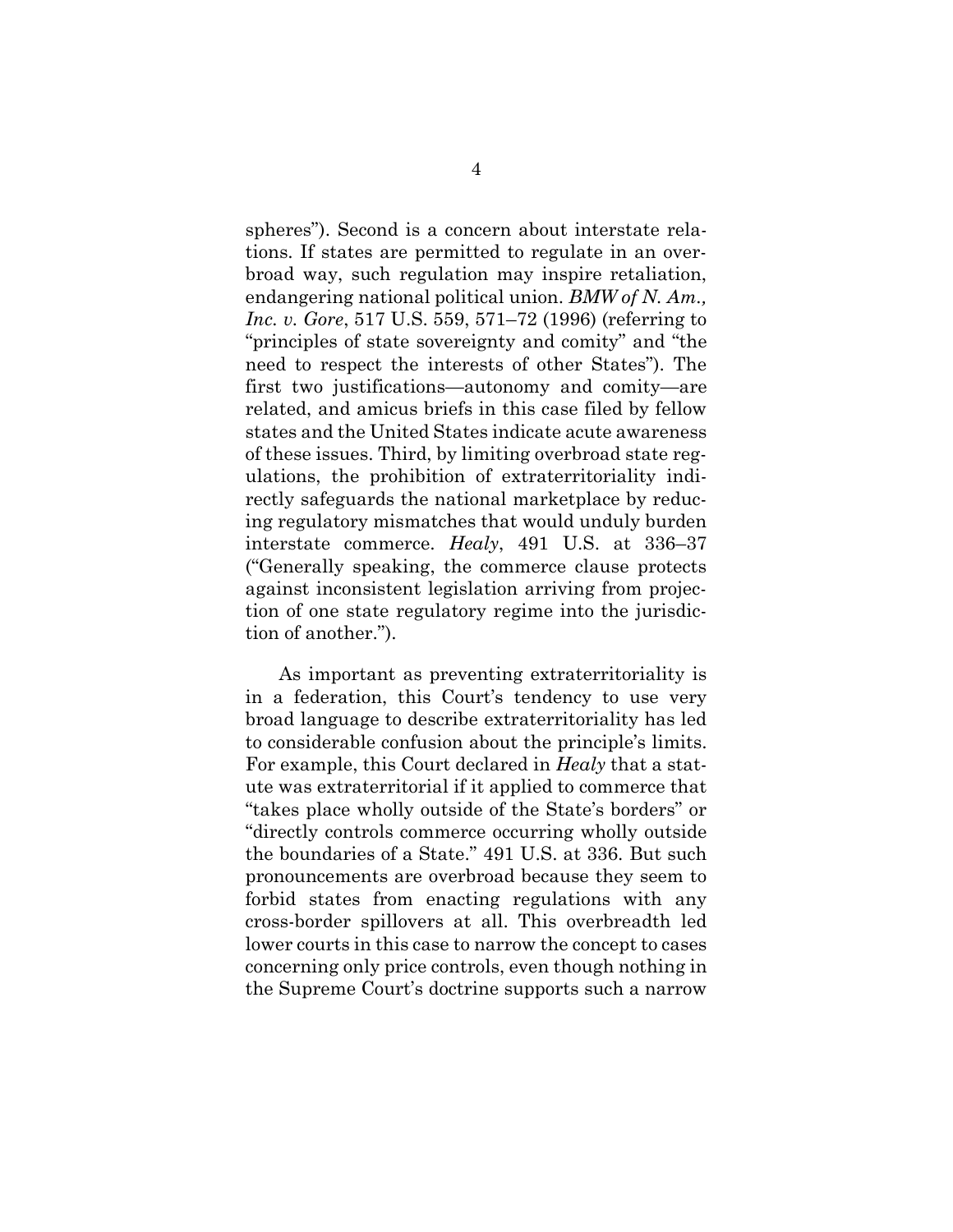<span id="page-10-1"></span>interpretation. In addition to being impossible to meet, a standard that would forbid all cross-border spillovers is unnecessary to preserve fellow states' autonomy in a federation. *See* Jack L. Goldsmith & Alan O. Sykes, *The Internet and the Dormant Commerce Clause*, 110 Yale L.J. 785, 790–94 (2001) (giving examples—including the sending of spam or child pornography over the internet from other states—in which a state might legitimately seek to regulate outof-state behavior based on its in-state effects). The Court's overbroad statements on extraterritoriality have led commentators to conclude that it "lack[s] a limiting principle." Brannon P. Denning, *Extraterritoriality and the Dormant Commerce Clause: A Doctrinal Post-Mortem*, 73 La. L. Rev. 979, 998–99 (2013).

<span id="page-10-0"></span>Although the extraterritoriality doctrine has waxed and waned, because it is vital to safeguarding state autonomy, and therefore federalism itself, this Court has never repudiated it and should not do so.

### **A. This Court has used internal consistency as a test for extraterritoriality that disadvantages interstate commerce.**

A recurring theme in this Court's dormant Commerce Clause doctrine is hypothetical reasoning. When evaluating whether a state regulates too broadly, this Court often asks, "What would happen if all other states enacted a regulation on the same jurisdictional basis?" *See S. Pac. Co. v. Ariz. ex rel. Sullivan*, 325 U.S. 761, 775 (1945) ("If one state may regulate train lengths, so may all the others, and they need not prescribe the same maximum limitation. The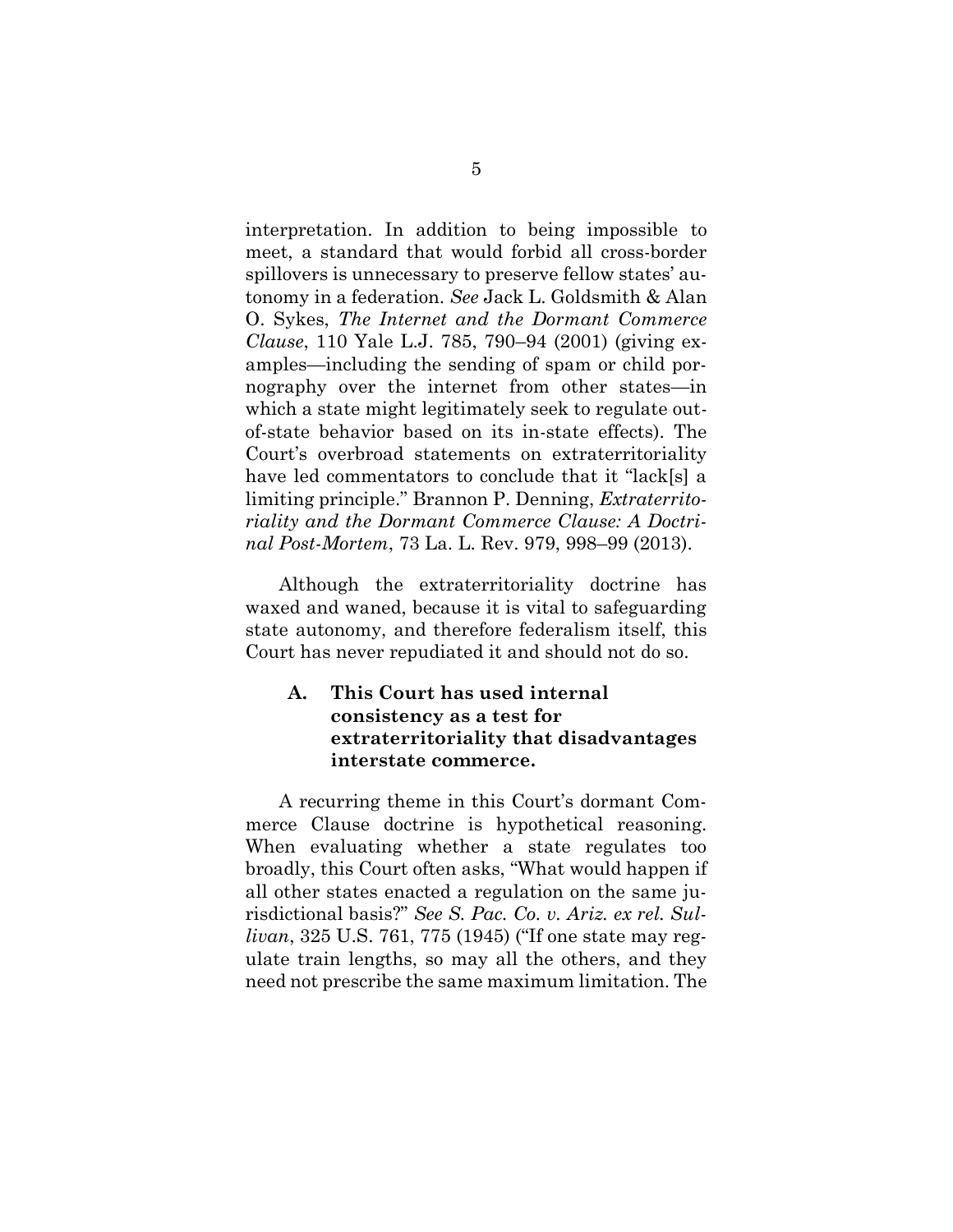<span id="page-11-0"></span>practical effect of such regulation is to control train operations beyond the boundaries of the state."); *Brown-Forman Distillers Corp. v. N.Y. State Liquor Auth.*, 476 U.S. 573, 583 (1986) (observing that "proliferation of state affirmation laws . . . has greatly multiplied the likelihood that a seller will be subjected to inconsistent obligations in different States" and that New York's regulation allowed it to "project[ ] its legislation into other states"); *Healy*, 491 U.S. at 336 (asking what effect would result "if not one, but many or every, State adopted similar legislation"); *Edgar v. MITE Corp.*, 457 U.S. 624, 642 (1982) (plurality opinion of White, J.) (noting "if Illinois may impose such regulations, so may other States; and interstate commerce in securities transactions generated by tender offers would be thoroughly stifled").

<span id="page-11-2"></span>In tax cases, this hypothetical even has a name—the "internal consistency test"—though the name is not terribly helpful in understanding the concept. Essentially, it is a regulatory variation on Immanuel Kant's "categorical imperative" or the religious Golden Rule: would double or multiple tax result if every state taxed as State X has taxed? Or, to frame it "internal" to State X, would State X interfere with interstate commerce if its laws were the laws of every state?<sup>2</sup> And more than serving as a mere heuristic for

<span id="page-11-1"></span><sup>2</sup> *See Comptroller of Treasury of Md. v. Wynne*, 575 U.S. 542, 574–75 (2015) (Scalia, J., dissenting) ("The test, it is true, bears some resemblance to Kant's first formulation of the categorical imperative[.]").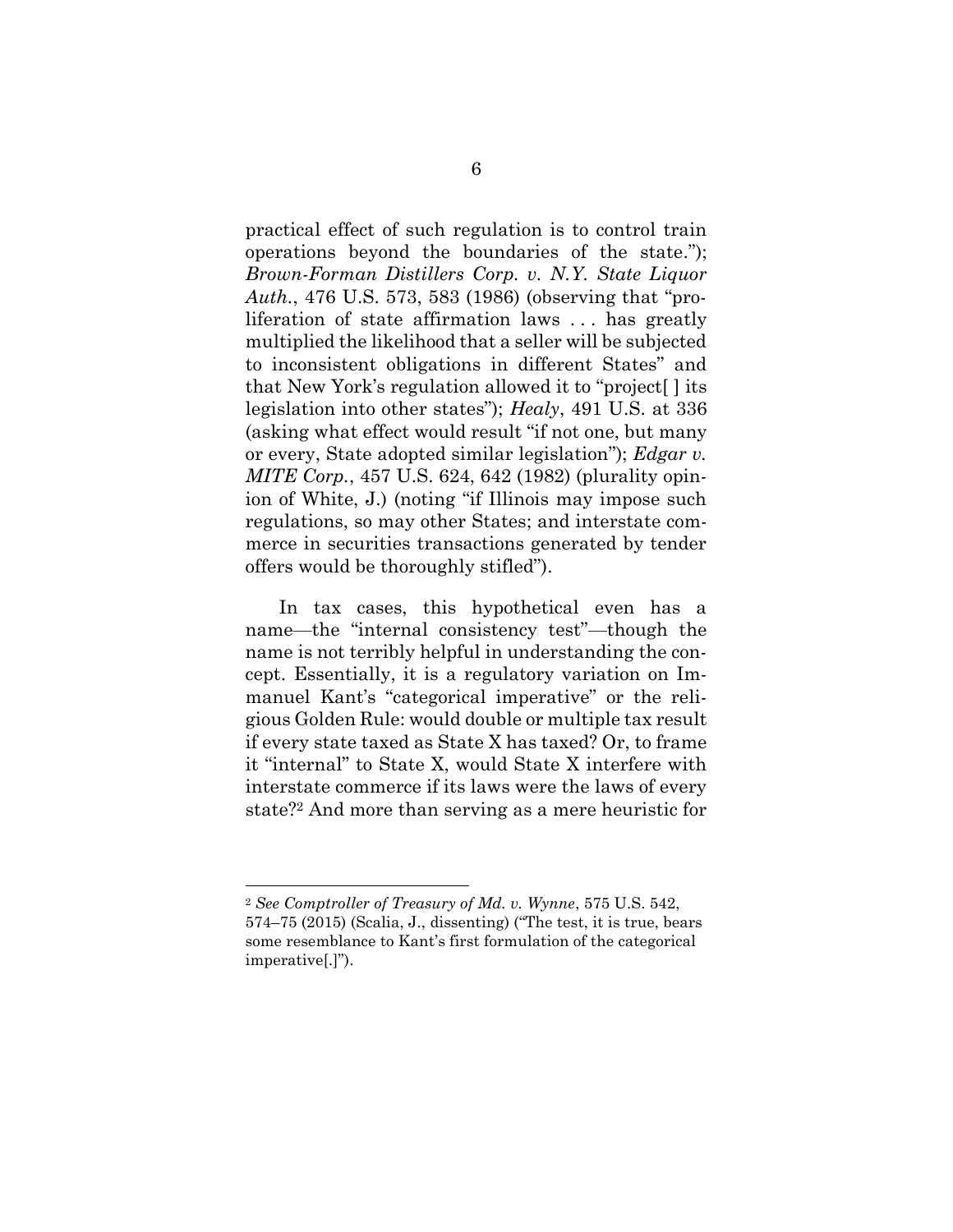when states have asserted overbroad regulatory authority, in tax cases internal inconsistency is fatal.

This Court first developed the internal consistency test to resolve dormant Commerce Clause challenges to potentially overlapping exercises of state tax jurisdiction as applied to multistate companies. Companies may have tax nexus with more than one state. But each state needs a way to figure what portion of a multistate enterprise's overall income it can tax. Under this Court's doctrine, a state's rule for determining its share of taxable income must display *internal consistency* between the burdens on intrastate activity and interstate activity. A tax apportionment rule is internally consistent if its adoption by every state would lead to the same income being taxed by no more than one state. *Container Corp. of Am. v. Franchise Tax Bd.*, 463 U.S. 159, 169 (1983) (defining internal consistency). This Court explained: the "test . . . simply looks to the structure of the tax at issue to see whether its identical application by every State in the Union would place interstate commerce at a disadvantage as compared with commerce intrastate." *Okla. Tax Comm'n v. Jefferson Lines, Inc.*, 514 U.S. 175, 185 (1995).<sup>3</sup>

<span id="page-12-1"></span><span id="page-12-0"></span><sup>3</sup> This Court's hypothetical in *Wynne*, 575 U.S. at 564–65, is helpful:

Maryland's income tax scheme fails the internal consistency test. A simple example illustrates the point. Assume that every State imposed the following taxes, which are similar to Maryland's "county" and "special nonresident" taxes: (1) a 1.25% tax on income that residents earn in State, (2) a 1.25% tax on income that residents earn in other jurisdictions, and (3) a 1.25% tax on income that nonresidents earn in State. Assume further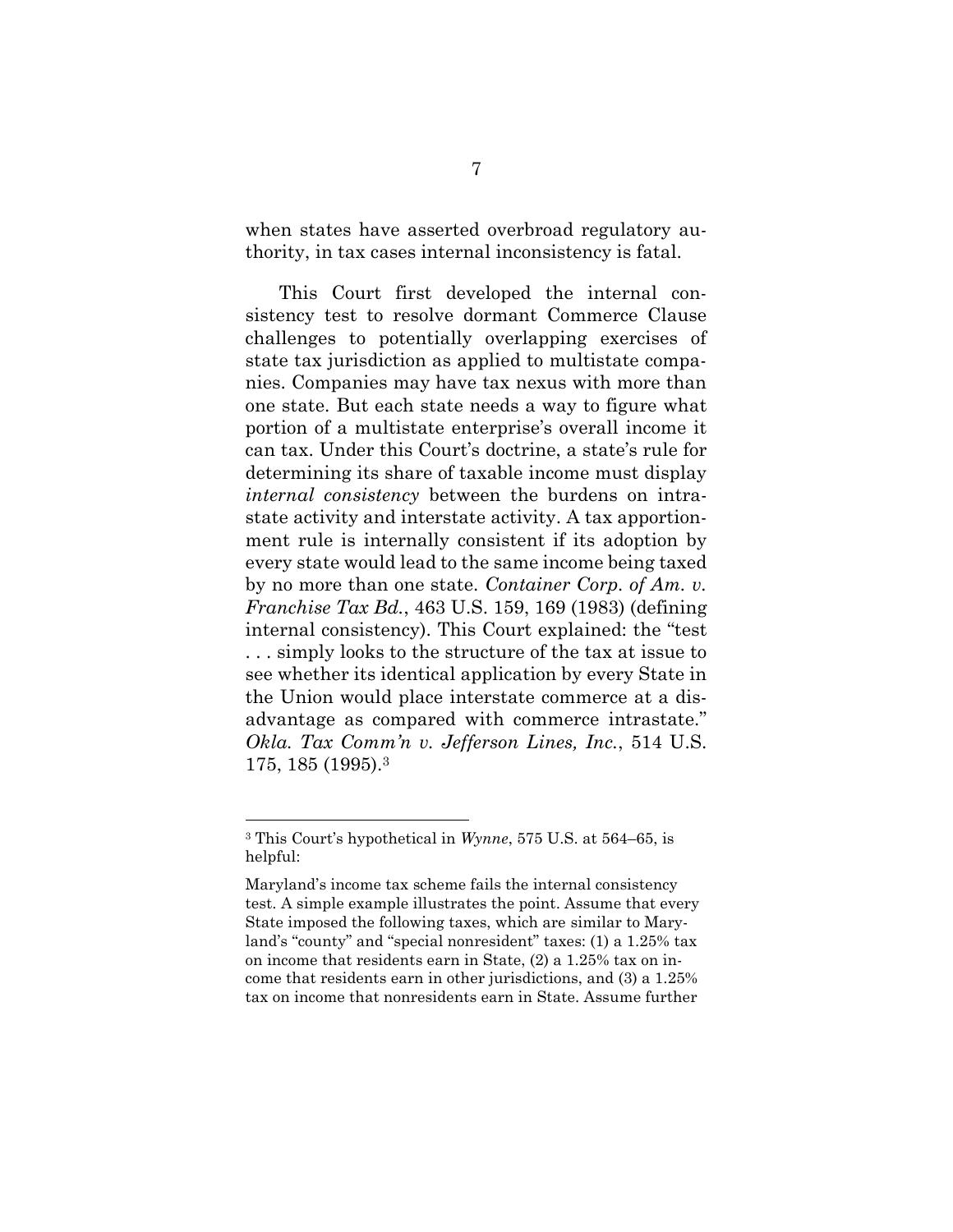<span id="page-13-0"></span>This test was long viewed as part of the "fair apportionment" prong of *Complete Auto*'s four-pronged test for state taxes under the dormant Commerce Clause. <sup>4</sup> *Complete Auto Transit, Inc. v. Brady*, 430 U.S. 274, 287 (1977). Fair apportionment is conceptually similar to extraterritoriality. Specifically, it would be unfair to multistate companies—as well as inhibit interstate comity and the tax autonomy of other states—if a single state taxed a company's entire income merely because that state had tax nexus over the company. Apportionment formulas solve this dilemma by determining the ratio of the company's instate activities to its overall activities, and a state uses that ratio to tax only a fraction of the overall income.

that two taxpayers, April and Bob, both live in State A, but that April earns her income in State A whereas Bob earns his income in State B. In this circumstance, Bob will pay more income tax than April solely because he earns income interstate. Specifically, April will have to pay a 1.25% tax only once, to State A. But Bob will have to pay a 1.25% tax twice: once to State A, where he resides, and once to State B, where he earns the income.

<span id="page-13-1"></span><sup>4</sup> This Court's views on internal inconsistency in taxes have evolved due to the coincidence of internal inconsistency in taxes with economic protectionism. *Wynne*, 575 U.S. 542; Michael S. Knoll & Ruth Mason, *The Economic Foundation of the Dormant Commerce Clause*, 103 Va. L. Rev. 309, 329–33 (2017). That coincidence is potentially absent in cases about internally inconsistent regulations. Thus, whereas internally inconsistent taxes are also discriminatory, internally inconsistent regulations are not necessarily discriminatory. The analog between tax cases and regulations we seek to draw out here concerns not economic protectionism, but rather overbreadth in the exercise of tax or regulatory jurisdiction.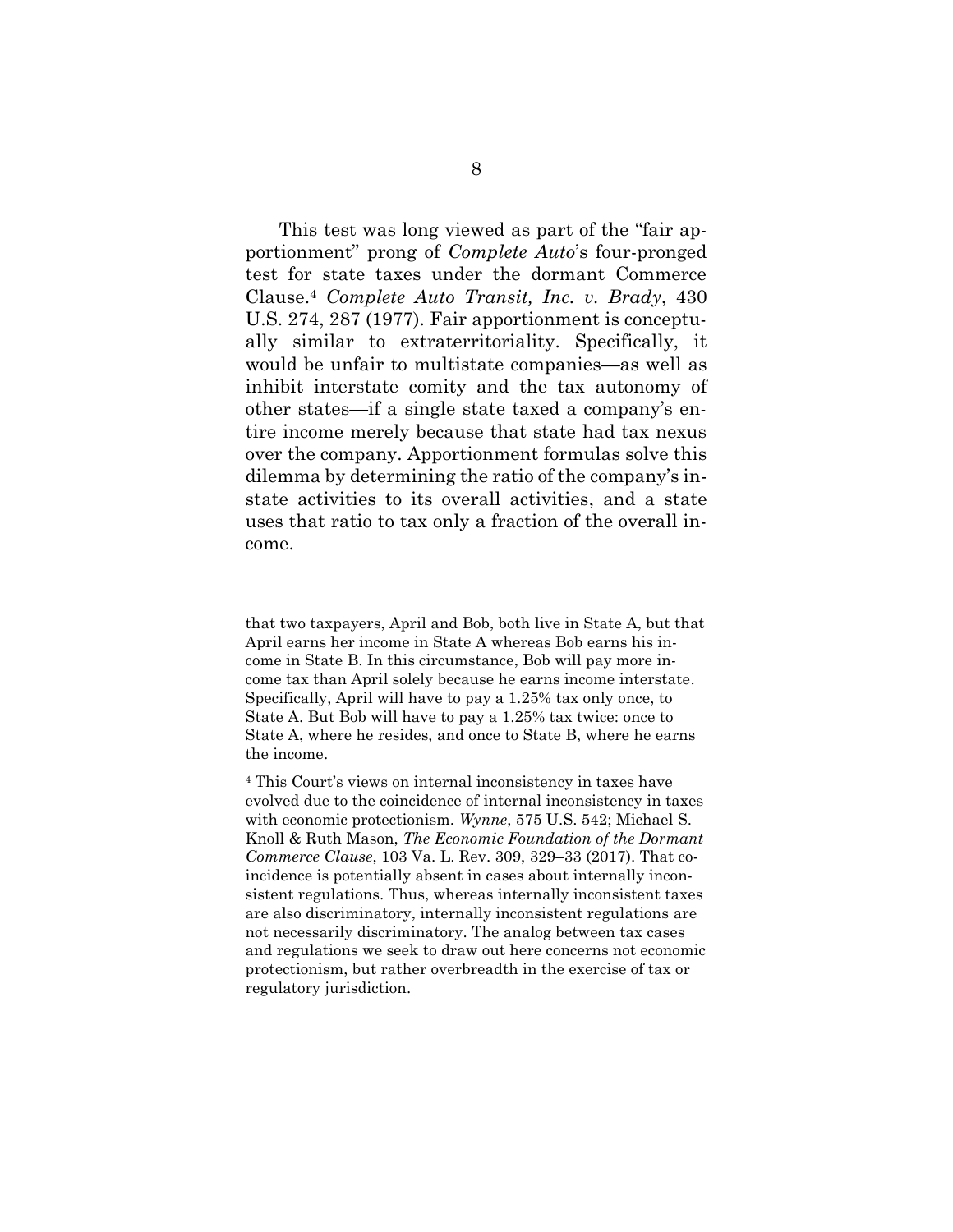<span id="page-14-1"></span>Perceiving itself to lack authority to impose a particular apportionment formula on all the states, this Court held that structurally or "internally" consistent apportionment formulas would survive dormant Commerce Clause challenges. *Moorman Mfg. Co. v. Bair*, 437 U.S. 267, 278–79 (1978). By contrast, "a failure of internal consistency shows as a matter of law that a State is attempting to take more than its fair share of taxes from the interstate transaction." *Jefferson Lines*, 514 U.S. at 185.

<span id="page-14-2"></span>This Court has repeatedly used internal-consistency-type hypotheticals—without referring to internal consistency by name—in regulation cases when the question was whether the challenged state's regulation was overbroad in scope. The issue for internally inconsistent regulation is not double or multiple taxation, but rather double or multiple regulation. As applied to regulations, the internal consistency test asks, "If every state regulated using the same nexus as the challenged state, would a single cross-border commercial transaction be subject to regulation by more than one state?"

### **B. Doctrine supports an internal consistency interpretation of extraterritoriality.**

<span id="page-14-0"></span>This Court has repeatedly used internal-consistency-type reasoning in regulation cases. For example, in *Brown-Forman*, New York prohibited producers from selling alcohol within New York at higher prices than the lowest price they charged in other states. *Brown-Forman Distillers Corp.*, 476 U.S. at 575. In effect, the regulation tied a producer's New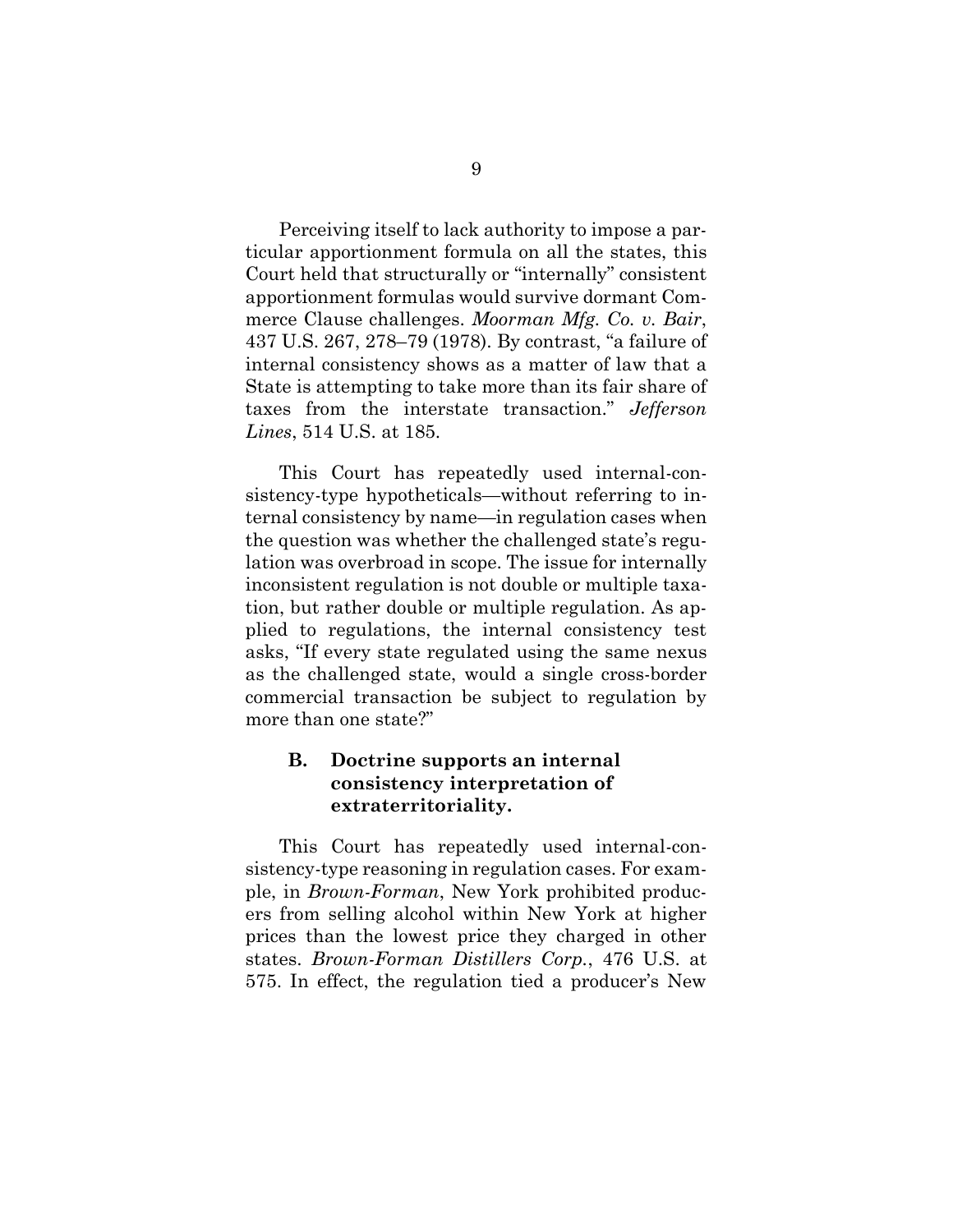York prices to prices the producer charged for the same item out of state, and vice versa. New York's law did not lack nexus; in form, it regulated only New York prices. But as applied, the New York law regulated prices both within and outside New York;<sup>5</sup> prices charged outside of New York determined the maximum price that could be charged in New York, and consequently, producers could not lower prices charged out-of-state without first receiving permission from New York authorities. New York's law was internally inconsistent because it regulated prices using in-state and out-of-state sales; if every state adopted the same regulatory scope, then interstate sales would be subject to regulation by multiple states. The Court linked the statute's overbreadth to the federalism value of state autonomy, noting that, if sustained, the challenged regulation might "interfere with the ability of other States to exercise their own authority." *Id.* at 585.

<span id="page-15-1"></span><span id="page-15-0"></span>Similarly, the Court struck down a regulation restricting takeovers of companies whenever Illinois residents held ten percent or more of the target's shares. *Edgar*, 457 U.S. at 627. If every state regulated using that nexus, then up to ten different states could regulate a single takeover transaction, whereas a company owned entirely (or slightly more than 90%) by a single state's residents would not face that burden. Writing for a plurality of the Court, Justice White explicitly considered what we have referred to as the

<sup>5</sup> A substantively similar, but formally different, law that prohibited producers from selling alcohol outside of New York at a lower price than it sold inside New York presumably would have lacked nexus.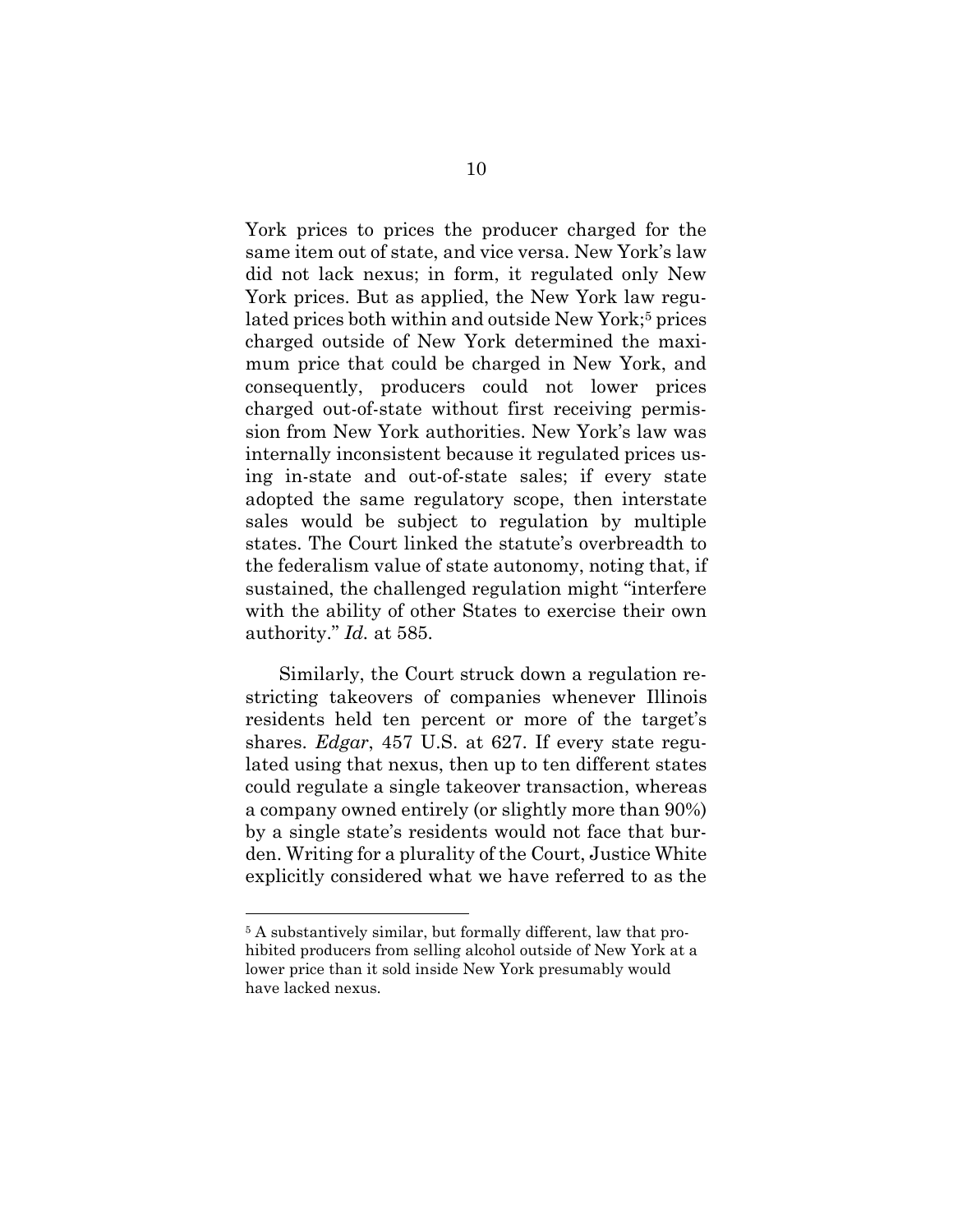internal consistency of Illinois' regulatory basis. Justice White and three others would have invalidated the Illinois statute due to its internal inconsistency alone, condemning the regulation's "sweeping extraterritorial effect." *Id.* at 642.

<span id="page-16-1"></span><span id="page-16-0"></span>There are also cases in which the Court pointed to the internal consistency of the challenged regulation's *jurisdictional* basis as a reason for upholding a regulation against a dormant Commerce Clause challenge. For example, *CTS Corp. v. Dynamics Corp. of America*, 481 U.S. 69 (1987), involved a challenge to an Indiana anti-takeover law that applied only to companies incorporated in Indiana. Although not using the terms "internal consistency" or "extraterritoriality," the *CTS* Court expressly evaluated the challenged state's use of place of incorporation as the nexus for exercising regulatory jurisdiction. The Court reasoned that "[s]o long as each State regulates voting rights only in the corporations it has created, each corporation will be subject to the law of only one State." *Id.* at 89. Thus, whereas the *MITE* Court struck down an internally inconsistent anti-takeover rule, the *CTS* Court upheld an internally consistent anti-takeover rule. *See id.* at 88 (considering whether the challenged rule would "adversely affect interstate commerce by subjecting activities to inconsistent regulations").

### **C. Normative arguments support an internal consistency interpretation of extraterritoriality.**

Normative and practical arguments support the intuition by members of this Court—expressed in the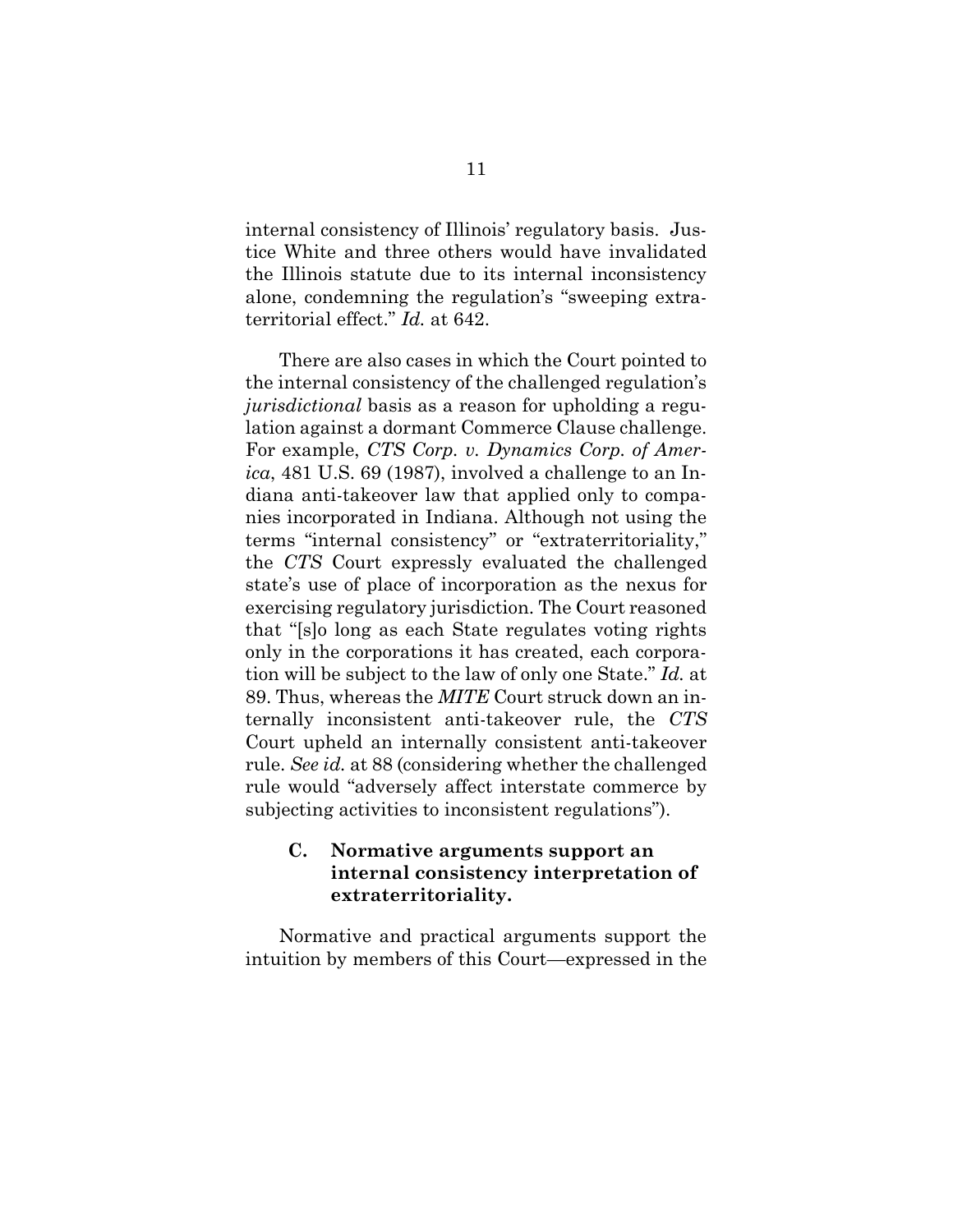cases just mentioned—that internal consistency matters for interstate comity and the preservation of state sovereignty. Indeed, skepticism regarding the constitutional legitimacy of the "dormant" Commerce Clause should not spill over into a failure to recognize the sovereign prerogatives and equal dignity of each individual state in our federal system, which in other contexts is assumed and protected without much question.

*First*, application of the internal-consistency test as part of extraterritoriality analysis would not draw courts into difficult questions regarding *which state* was the correct state to regulate a particular matter or whether the challenged state's regulation was superior to similar regulations passed by other states. Thus, in evaluating the internal consistency of Proposition 12, for example, this Court would not have to consider whether California actually advances the welfare of sows, whether California has a legitimate interest in regulating sales and/or production, or whether regulation using sale as a nexus is superior to regulation using production. Nor would an internalconsistency interpretation of extraterritoriality demand that this Court determine *where* in the nation a regulated activity takes place. As the national economy becomes more service-oriented and digital, activity will become less connected to a physical location. Thus, suggestions for resolving the ambiguities in extraterritoriality doctrine by assigning commercial acts to unique physical places will seem increasingly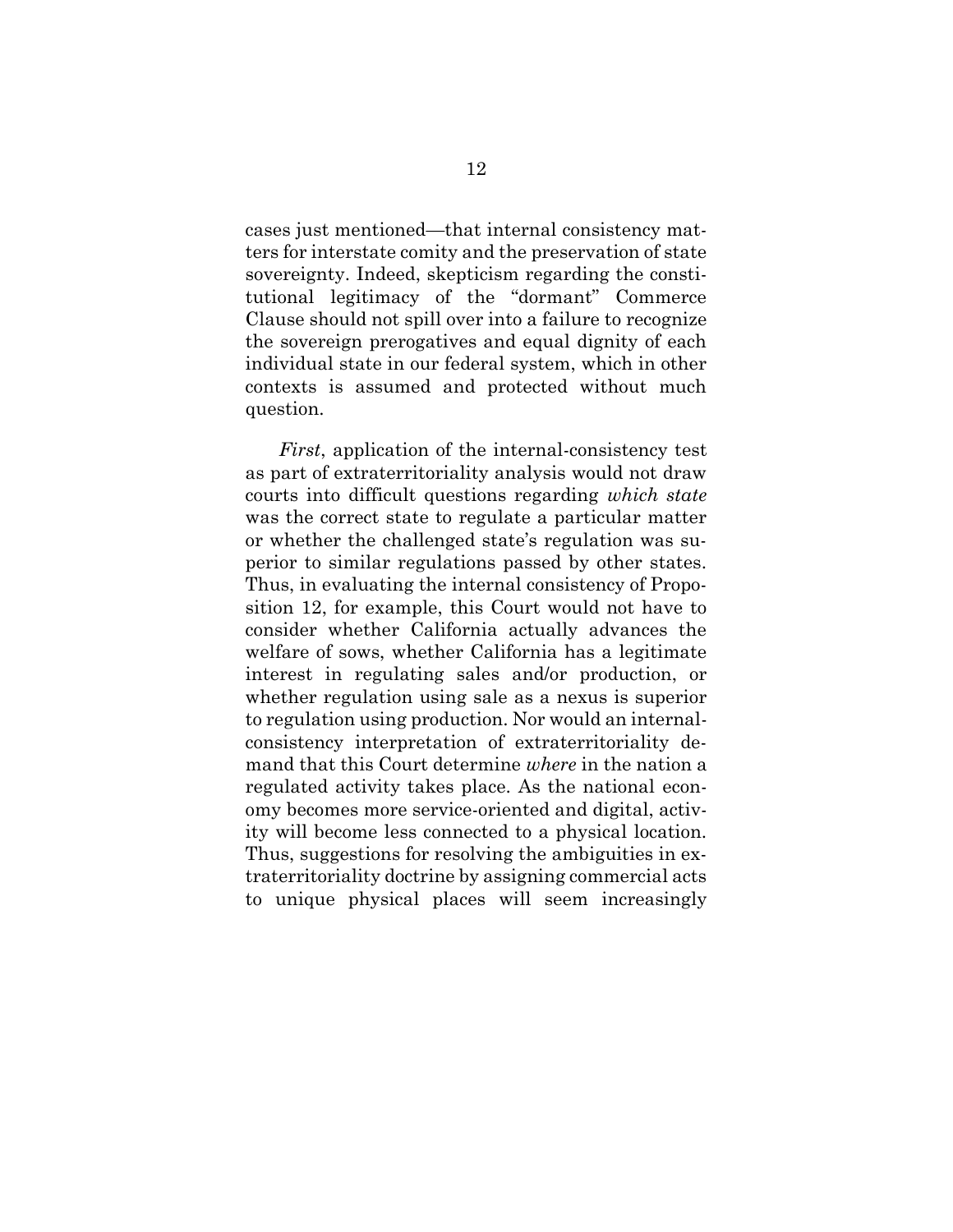anachronistic.<sup>6</sup> Instead, an internal-consistency approach to extraterritoriality allows a state to decide for itself upon which nexus it will regulate an activity, so long as it picks an internally consistent one.

*Second*, eliminating internally inconsistent exercises of regulatory jurisdiction should reduce actual regulatory conflicts in the real world. Reducing regulatory conflicts is important not only to directly facilitate interstate commerce, but also to reduce the number of cases in which courts must evaluate regulatory mismatches under the undue-burden strand of the dormant Commerce Clause. Avoiding the need to resolve mismatch cases is useful because such cases force courts to consider not only the nexus of the challenged state's regulation, but also its content and impact on interstate commerce. This type of balancing review has long attracted criticism from judges and commentators.

<span id="page-18-0"></span>*Third*, internal consistency as a formal test of extraterritoriality would channel states to choose a nexus that is meaningfully related to in-state effects. Consider Justice Cardozo's hypothetical about whether a state may insist that products sold in the state be produced using labor that was paid the market state's minimum wage. *Baldwin v. G.A.F. Seelig, Inc.*, 294 U.S. 511, 524 (1935). Suppose California adopted a minimum wage of \$20 per hour, higher than

<sup>6</sup> This Court's personal jurisdiction case law illustrates the anachronism of the facts and concepts. It is notable for both the heavy reliance on physical presence and the total absence of ecommerce cases.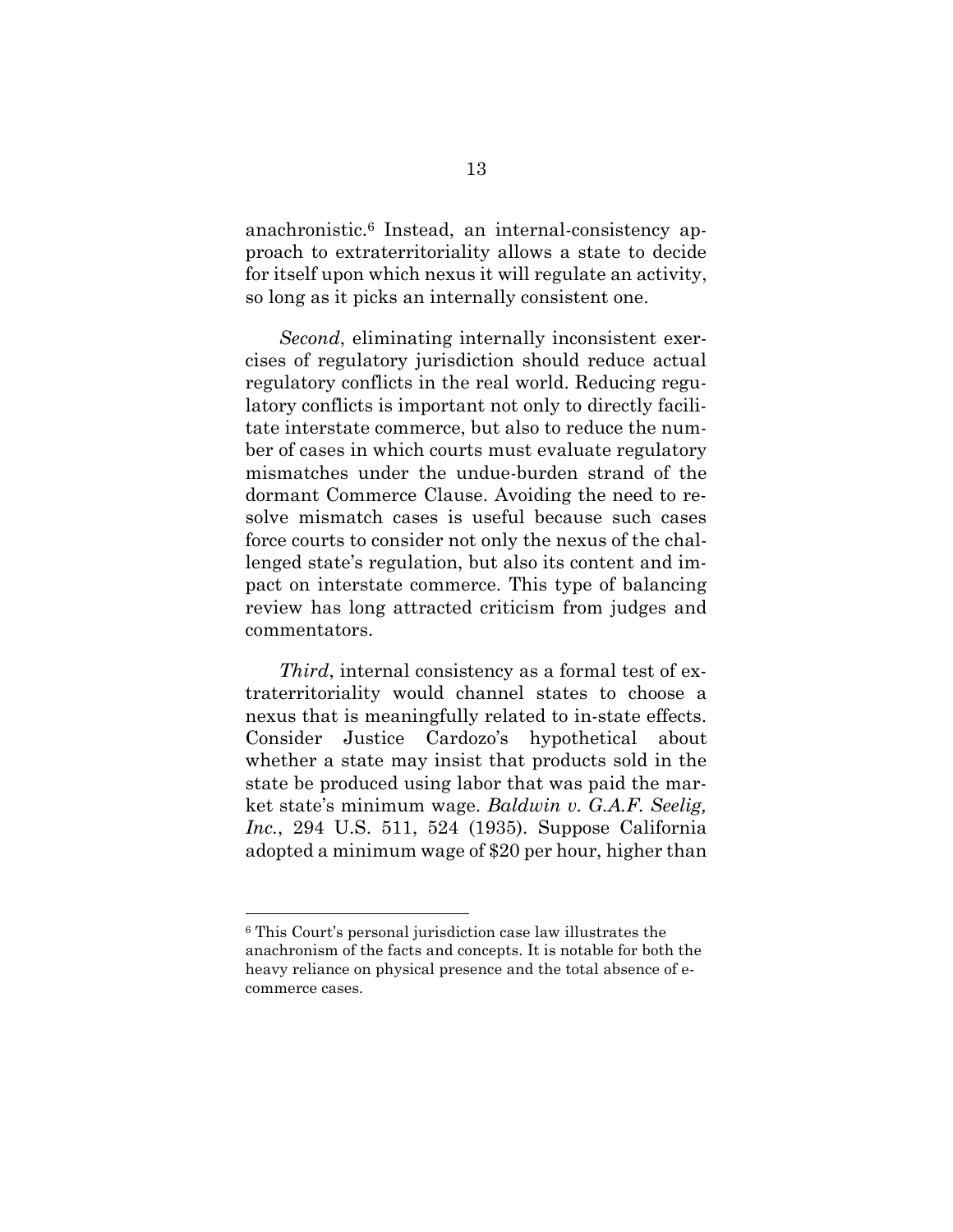any other state. Suppose further that California applied the wage to both goods *produced in California*  and goods *sold in California*. If every state did that, producers in and out of California would face conflicting regulations if they wanted to engage in interstate commerce, whereas purely intrastate production and sale would not. The problem with such internally inconsistent regulation is not necessarily that it would be impossible for a single product to meet the minimum wage standards of both states simultaneously; to sell in California, out-of-state producers would simply have to pay workers \$20 per hour. The problem arises because California has interfered with other states' sovereign prerogative to set *local* minimum wages. That is, California's wage regulation has spilled over into other states. And when the internal consistency test is applied, regulated parties are in the same position as taxpayer Bob (*see supra* note 3), getting hit twice with wage regulations and raising a risk of inconsistency if Bob wants to engage in interstate commerce.

Regulatory spillovers are inevitable in a federation. But internal consistency as a test of extraterritoriality would modestly limit them. Specifically, to survive the internal consistency test, California would have to choose whether to regulate wages by production or by sale because that is the only way it would avoid trampling on the sovereignty of other states and subjecting Bob to multiple conflicting regulations. If California were determined to regulate wages for the production of goods *sold in California*, California would have to forgo regulating the payment of minimum wages for *production in California* to be internally consistent.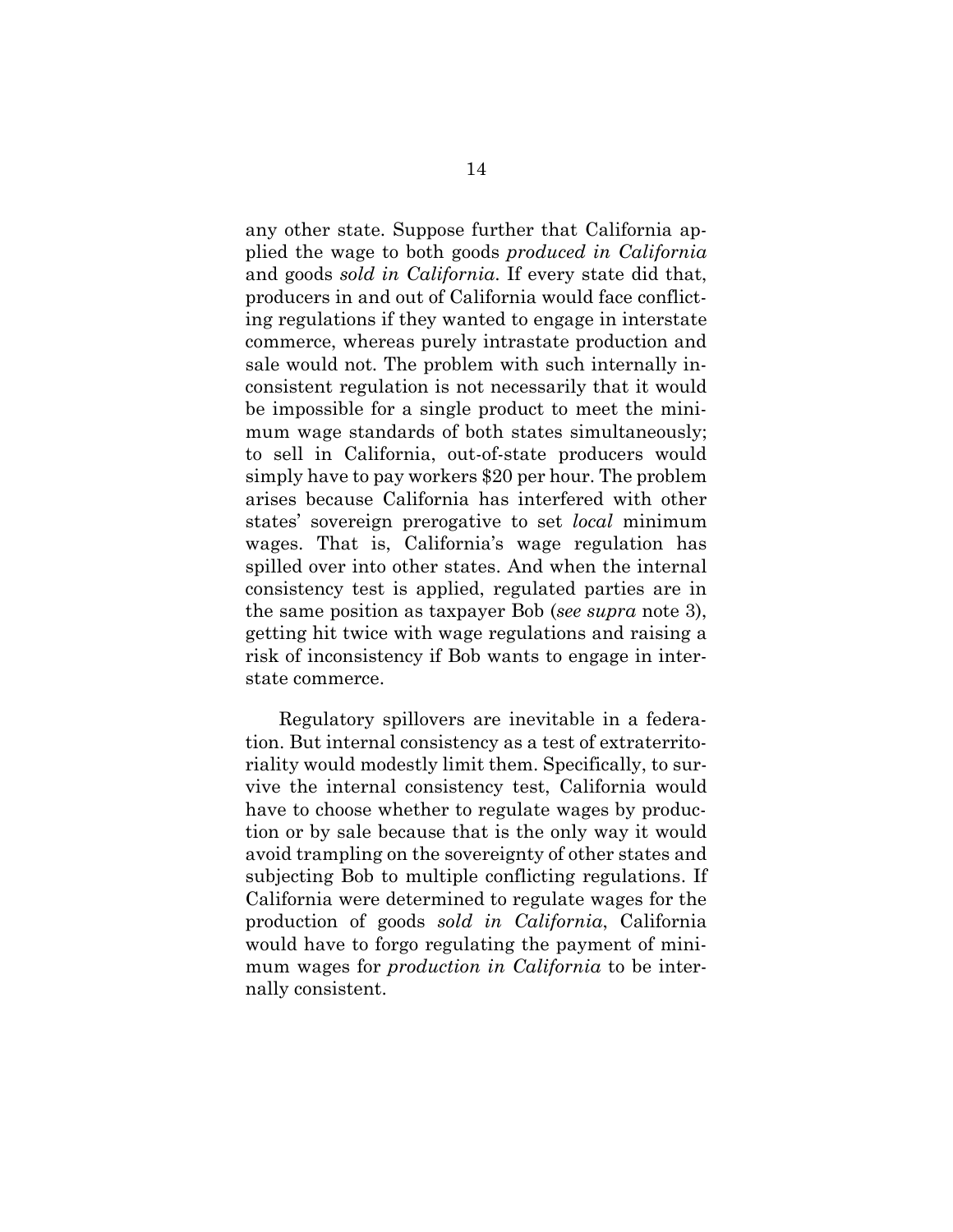Thus, the internal consistency test imposes a price on California for its spillover when it regulates based on sales into the state: California would have to forgo regulating wages based on *production in* California to forgo regulating *local* wages. By constraining the *scope* (but not content) of state regulations, a requirement of internal consistency would encourage states to choose a nexus that would entitle them to regulate genuinely local activity, and the loss of authority to regulate local conduct would be a disincentive to overreaching into other states' regulatory domains.

#### **D. Proposition 12 is internally inconsistent and therefore overbroad.**

Petitioners argue that Proposition 12 will regulate commercial transactions that take place outside of California and that such effects are extraterritorial. Although we agree that Proposition 12 will have spillover effects in other states, thereby affecting commercial behavior having nothing to do with California, many regulations have effects outside the regulating state's borders, including product safety or labeling rules that traditionally have not been seen as extraterritorial. The problem with Proposition 12 is not only that it has spillover effects, but it is also internally inconsistent. Thus, it is not merely practically, but *structurally*, extraterritorial.

Just like the wage hypothetical above, California's Proposition 12 regulates based on two nexuses: sale *and* production within the state. If every state enacted a hog-husbandry regulation on the same nexuses, then cross-border sales of pork would inevitably be subject to regulation by more than one state. Such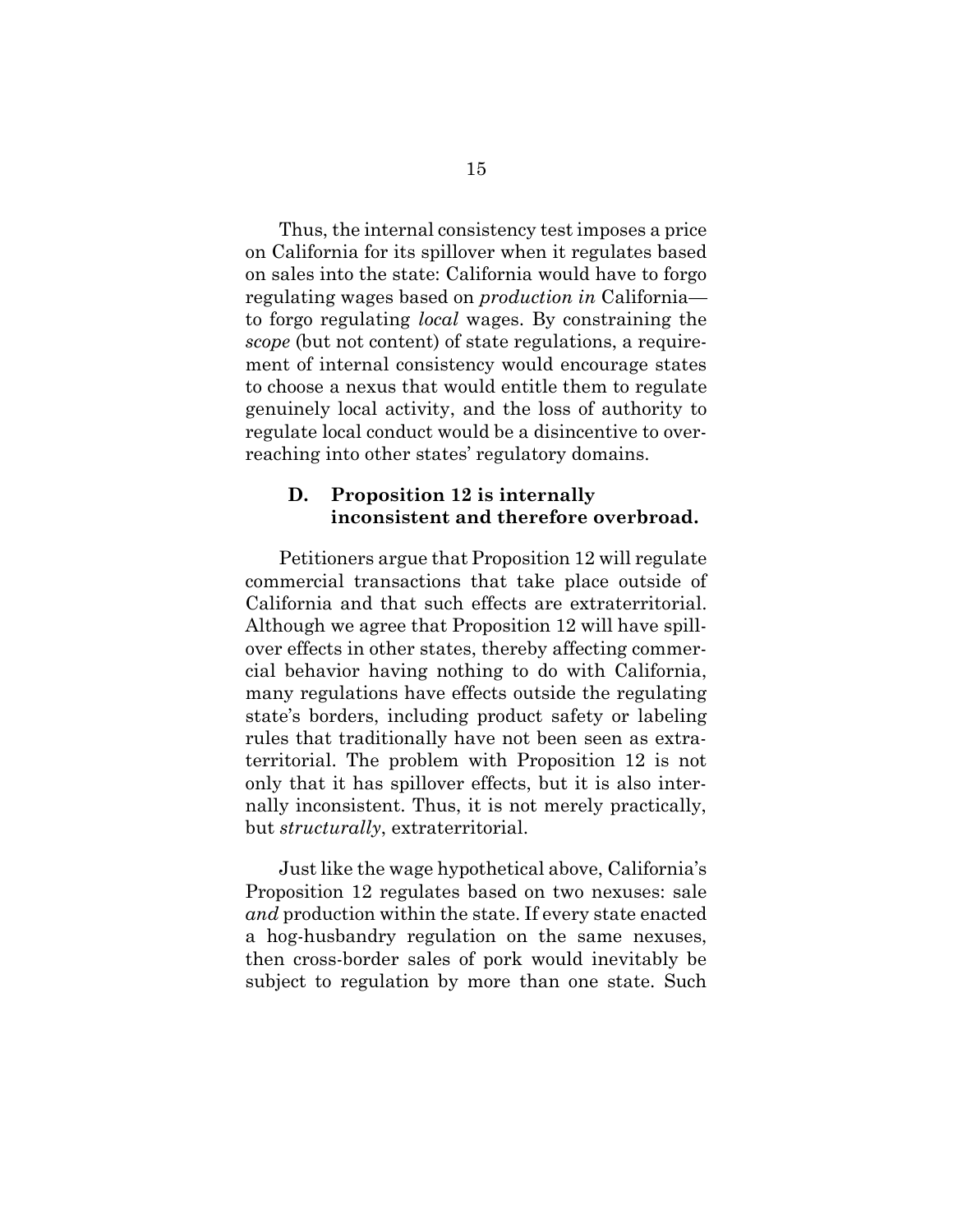structural overbreadth in the assertion of regulatory jurisdiction is problematic not only because it invades sister states' regulatory prerogatives, but also because—due to its overbroad scope—it subjects the interstate seller (but not the intrastate seller) to inconsistent regulations. If Ohio had different rules for pork produced and sold in Ohio, then pork produced in Ohio but sold in California would be subject to mutually inconsistent regulation by different states.

Notice that a determination that Proposition 12 is internally inconsistent in scope, and therefore extraterritorial, would not require any court to determine the proper basis for regulating animal welfare whether by sale, by production, or on some other internally consistent nexus. Instead, an internal-consistency interpretation of extraterritoriality would merely force California to choose an internally consistent nexus for regulating. If forced to choose whether to regulate animal welfare using as the nexus *sale* of meat in California or *production* of meat in California, California may well choose to regulate animal welfare using production of meat in California, on the theory that Californians are more concerned about the treatment of local than out-of-state animals. Indeed, the history of Proposition 2, Assembly Bill 1437 (AB 1437), 2009–2010 Leg., Reg. Sess. (Cal. 2010), and Proposition 12 suggests that California's first priority was to regulate the treatment of local animals. App. to Pet. 193a (Compl. ¶¶ 216–17).

<span id="page-21-0"></span>Of course, if it had to start from scratch, California might well choose to regulate animal welfare using the nexus of sales of meat in California, with the express aim of influencing the treatment of the more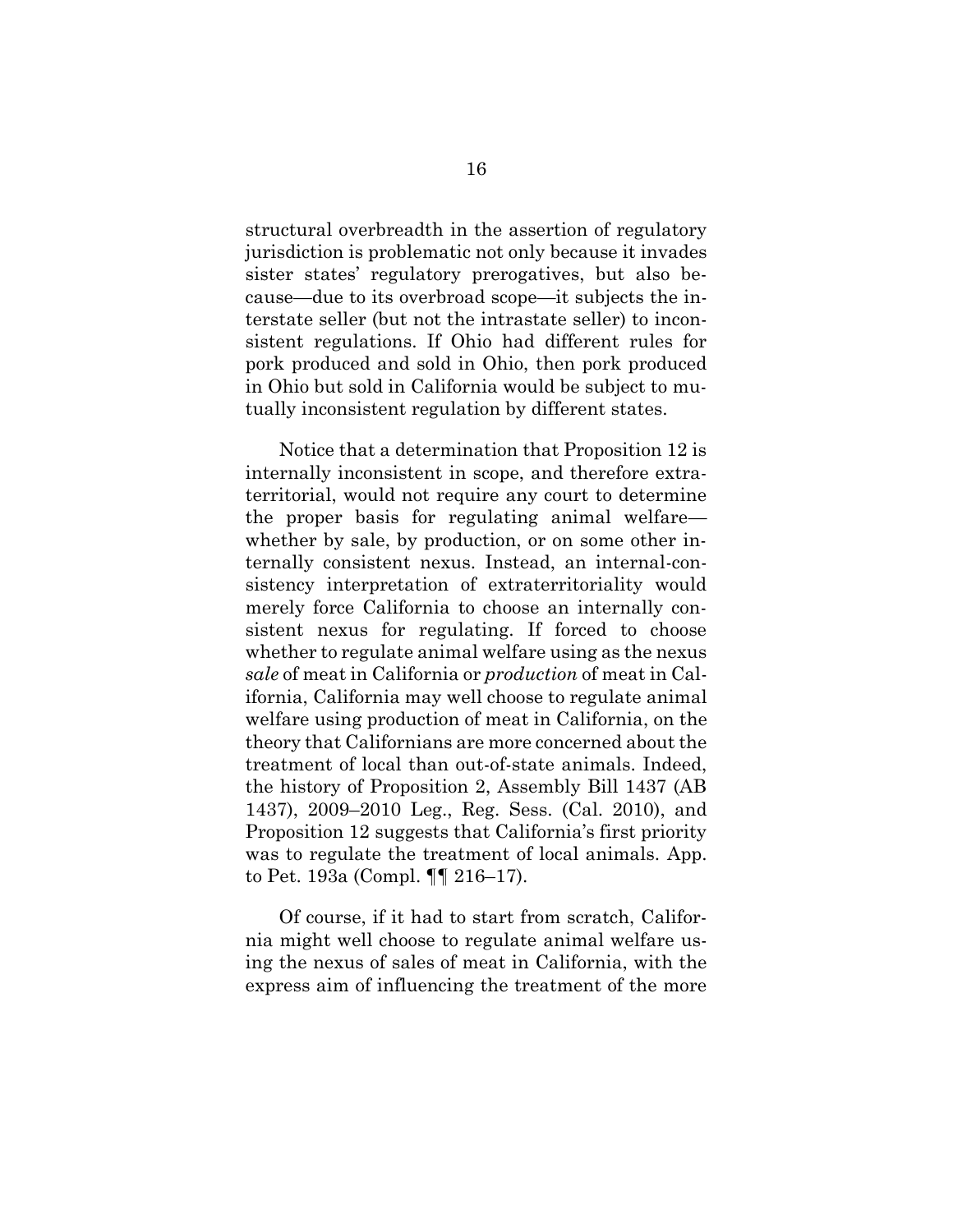numerous hogs living in other states. But as noted above, an internal consistency test would then require California to give up the power to regulate animal welfare of hogs produced in California. California might then become a haven for unethical treatment of animals, which could inspire local voters to advocate for a policy that would regulate closer to home, freeing interstate commerce of the spillovers that would attend a Proposition 12 applicable only based on sale.

#### **E. Internal inconsistency may not be the exclusive test of extraterritoriality.**

We express no view about whether internal inconsistency should be the exclusive test of extraterritoriality, or, as it was in *Healy*, one test among several. 491 U.S. at 336 (citing internal inconsistency as one indicator of extraterritoriality along with two others). Moreover, because Proposition 12 is internally inconsistent, there would be no need for any court to decide whether internal consistency constitutes the exclusive test of extraterritoriality or a minimum standard.

### **II. Because Proposition 12 generates a regulatory mismatch with the laws of other states, the applicable line of cases under the dormant Commerce Clause is**  *Southern Pacific***,** *Bibb***, and** *Kassel***, not**  *Pike***.**

<span id="page-22-1"></span><span id="page-22-0"></span>The dormant Commerce Clause limits state regulatory diversity for two reasons. The first is the interest in a smoothly functioning national marketplace. *See Bibb v. Navajo Freight Lines*, 359 U.S. 520, 527 (1959); *S. Pac.*, 325 U.S. at 770–71; *South Dakota v.*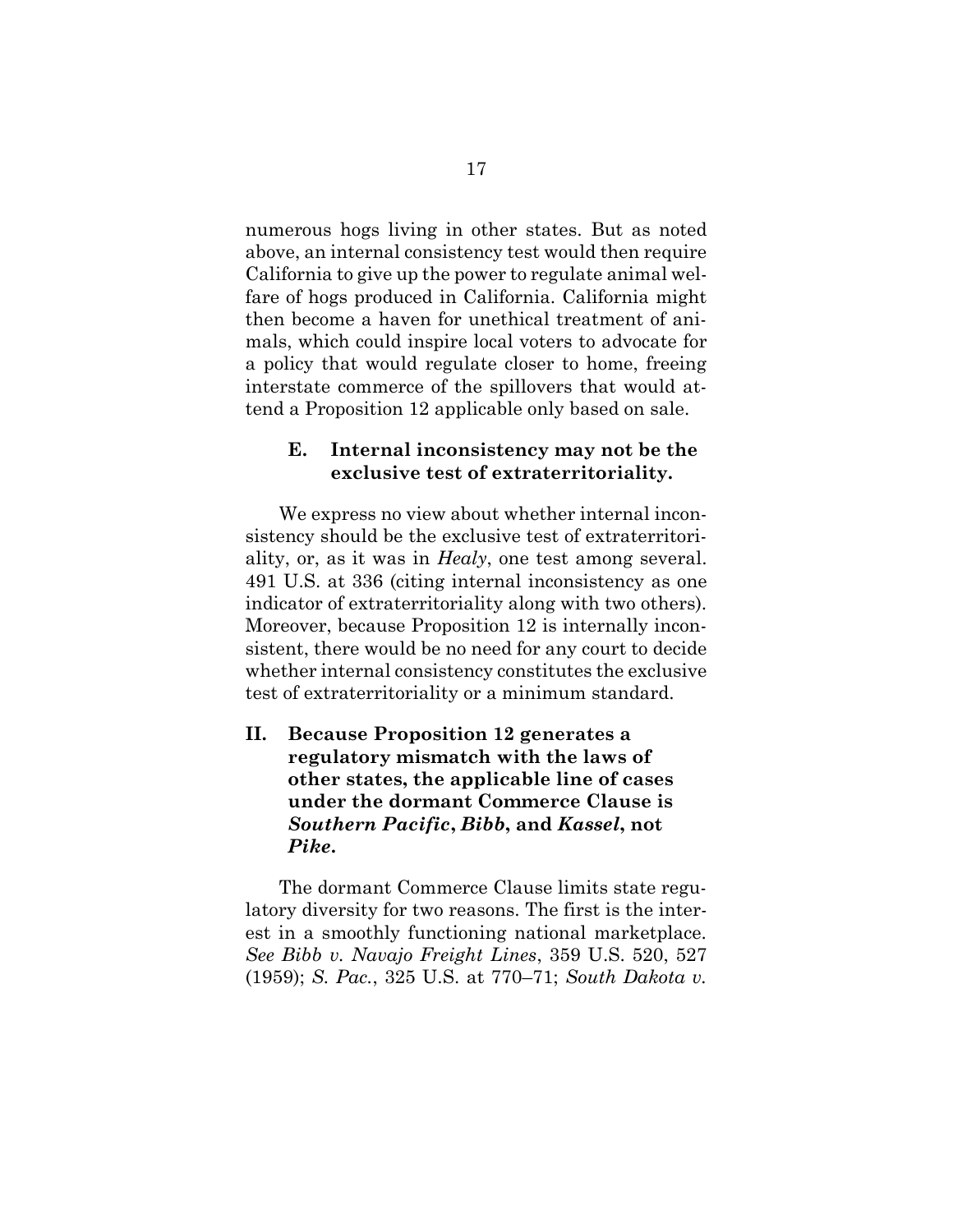*Wayfair, Inc.*, 138 S. Ct. 2080, 2090 (2018); *Kassel v. Consol. Freightways Corp. of Del.*, 450 U.S. 662, 671 (1981). Mismatched regulations split the national marketplace along state boundaries, an effect this Court has decried as economic Balkanization. *Bibb*, 359 U.S. at 529 ("A State which insists on a design out of line with the requirements of almost all the other States may sometimes place a great burden of delay and inconvenience on those interstate motor carriers . . . ."); Pet'rs' Br. at 23–24. The second reason is the need to appropriately safeguard the regulatory autonomy of each state. Put differently, the dormant Commerce Clause limits the extent to which states' regulations may spillover to other states. *Morgan v. Virginia*, 328 U.S. 373, 382, 386 (1946) (precluding on dormant Commerce Clause grounds a Virginia regulation requiring race segregation on trains at a time when other states forbade it, noting that "no state law can reach beyond its own border nor bar transportation of passengers across its boundaries").

<span id="page-23-0"></span>Although the dormant Commerce Clause does not completely ban regulatory spillovers, limits are important to maintain the independence and autonomy of each state—particularly to protect smaller states from incursion by larger states that can leverage their authority to regulate the smaller states' markets and infringe on smaller states' ability to regulate activities occurring in their own territories.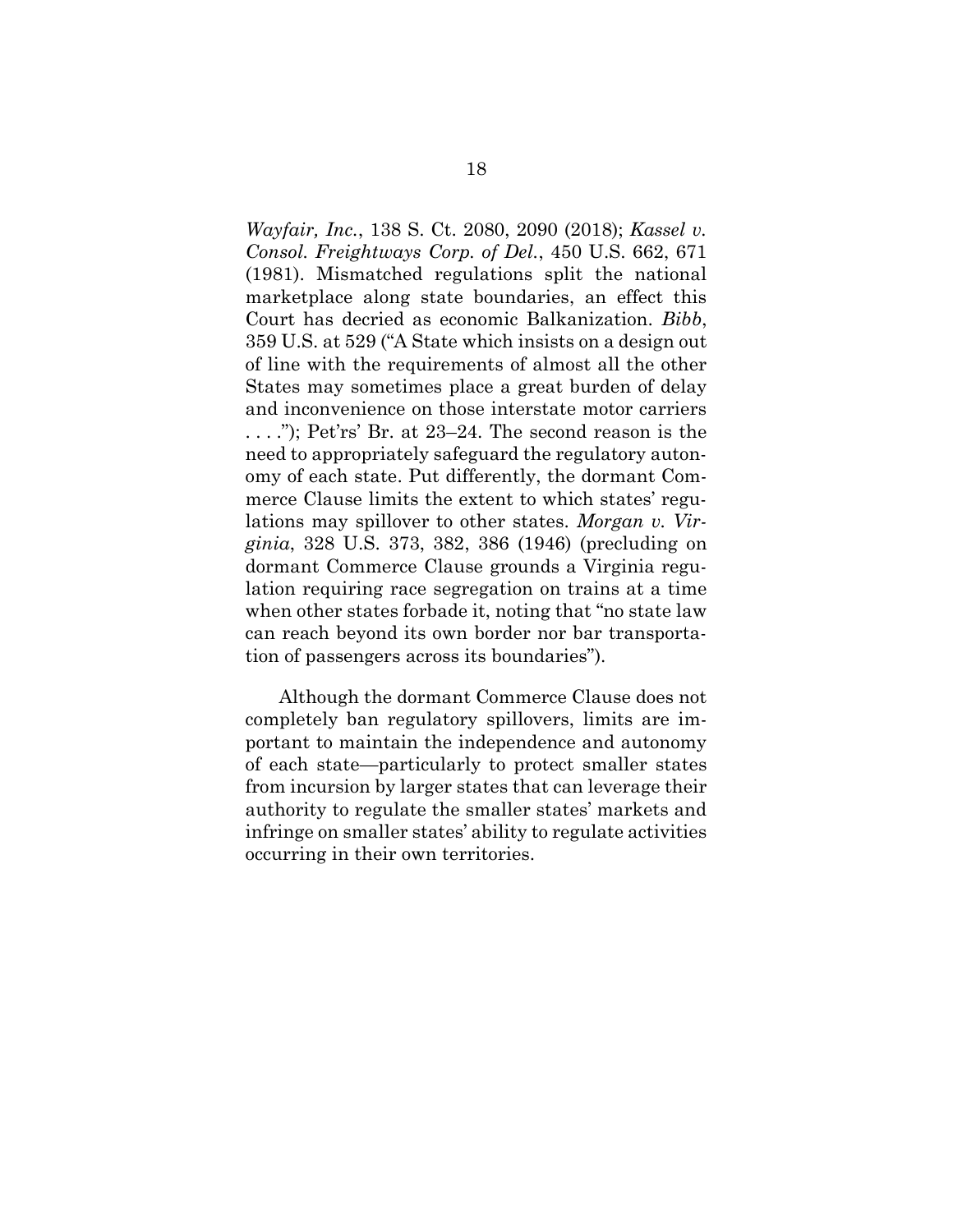### **A. Because this case involves a regulatory mismatch,** *Bibb***, not** *Pike***, is the correct type of balancing.**

This Court's undue-burden doctrine can be divided based on the type of burden a challenged regulation imposes. Single-state burdens are those that arise from one state's regulation without regard to the regulations of any other state. A law that imposes a single-state burden would still burden interstate commerce even if all other states adopted the same law. For example, a state law requiring cantaloupes to be packed before shipped out of state adversely affects interstate commerce regardless of any actions or regulations of other states. When such single-state burdens display no facial discrimination, this Court analyzes them under *Pike*, which balances the state's local interest in the regulation against the burden the regulation imposes on interstate commerce. 397 U.S. at 142.

The second type of undue burden dormant Commerce Clause case—an "inconsistent-regulation" or "mismatch" case—involves a burden on interstate commerce that arises not from a single state's law but rather interactions among the laws of multiple states. Our federal system affords states regulatory autonomy, which sometimes leads to interstate regulatory mismatches. Such mismatches occur when two or more states regulate the same person or action in *different* ways. In contrast, if all states adopted the same regulation, there would be no mismatch and no adverse effect on interstate commerce. Regulatory mismatches inhibit interstate commerce by increasing compliance costs for entities doing business in more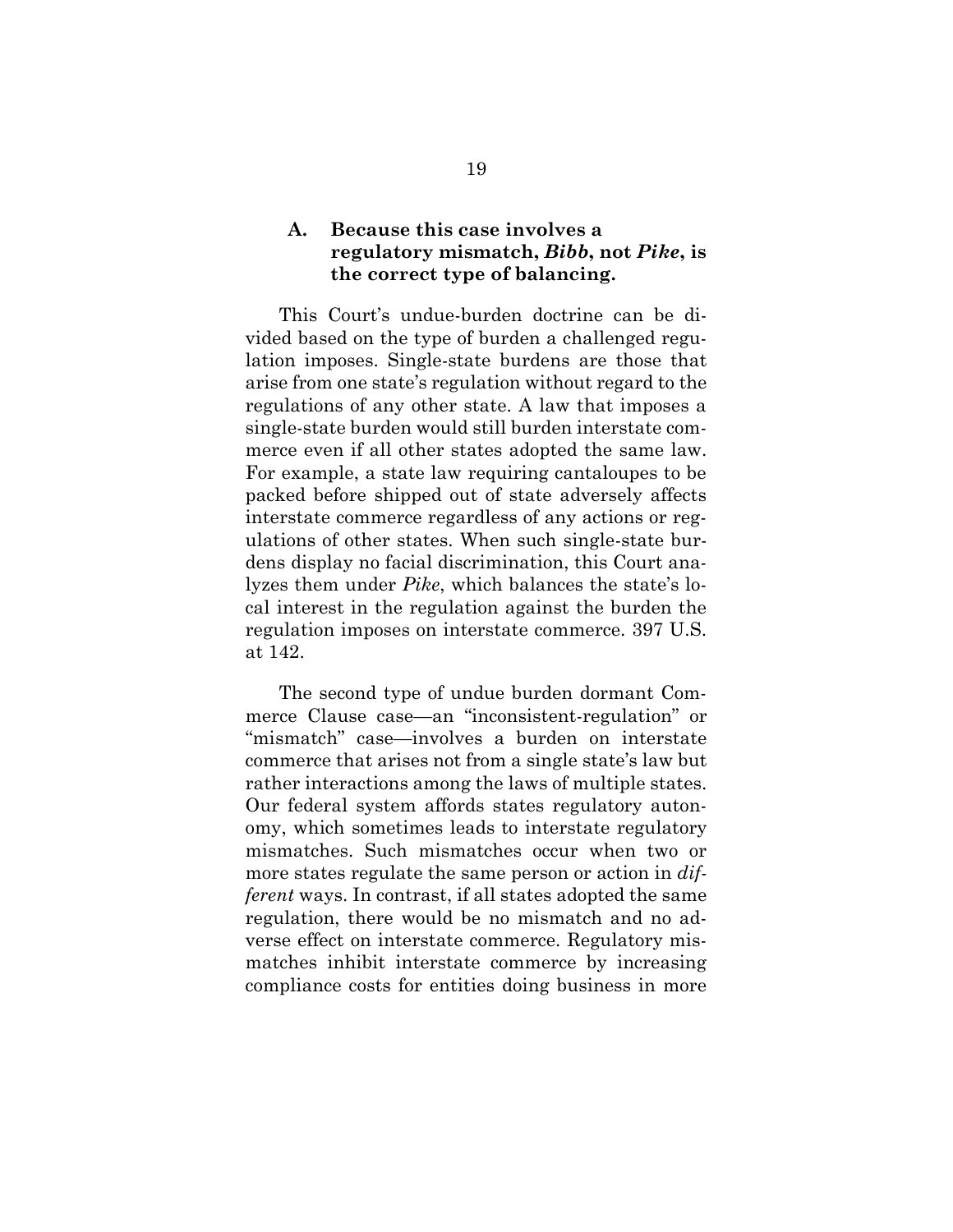than one state. When protectionist intent motivates the adoption of regulatory mismatches, they are unconstitutional. *E.g.*, *Hunt v. Wash. State Apple Advert. Comm'n*, 432 U.S. 333 (1977). Even in cases where such intent is disputed, unclear, or absent, this Court has held that the dormant Commerce Clause precludes regulatory mismatches when they unduly burden interstate commerce. *E.g.*, *Bibb*, 359 U.S. 520; *Kassel*, 450 U.S. 662.

This Court conducts balancing analysis—which it usually describes as *Pike* balancing—in both singlestate and mismatch cases. But balancing analysis has long reflected—if not explicitly acknowledged—important differences between single-state cases and mismatch cases. To highlight the difference, we refer to balancing in single-state cases as *Pike* balancing, and we refer to balancing in mismatch cases as *Bibb* balancing. Michael S. Knoll & Ruth Mason, *Blame*  Bibb *Balancing*, \_\_\_ Geo. Wash. L. Rev. \_\_\_ (forthcoming 2023).

<span id="page-25-0"></span>First, in mismatch cases but not single-state cases, the Supreme Court determines the burden the challenged regulation imposes on interstate commerce against an external benchmark consisting of another state's or states' laws. For example, when Arizona was the only state to limit the length of trains for safety reasons, the Court calculated the burden from Arizona's regulation as the cost to remove train cars at the border of Arizona. *S. Pac.*, 325 U.S. at 773. This analysis used other states' lack of a length limit as an implicit baseline. Likewise, in *Bibb*, Illinois required trucks driving on its highways to have curved mudflaps, while all other states either permitted or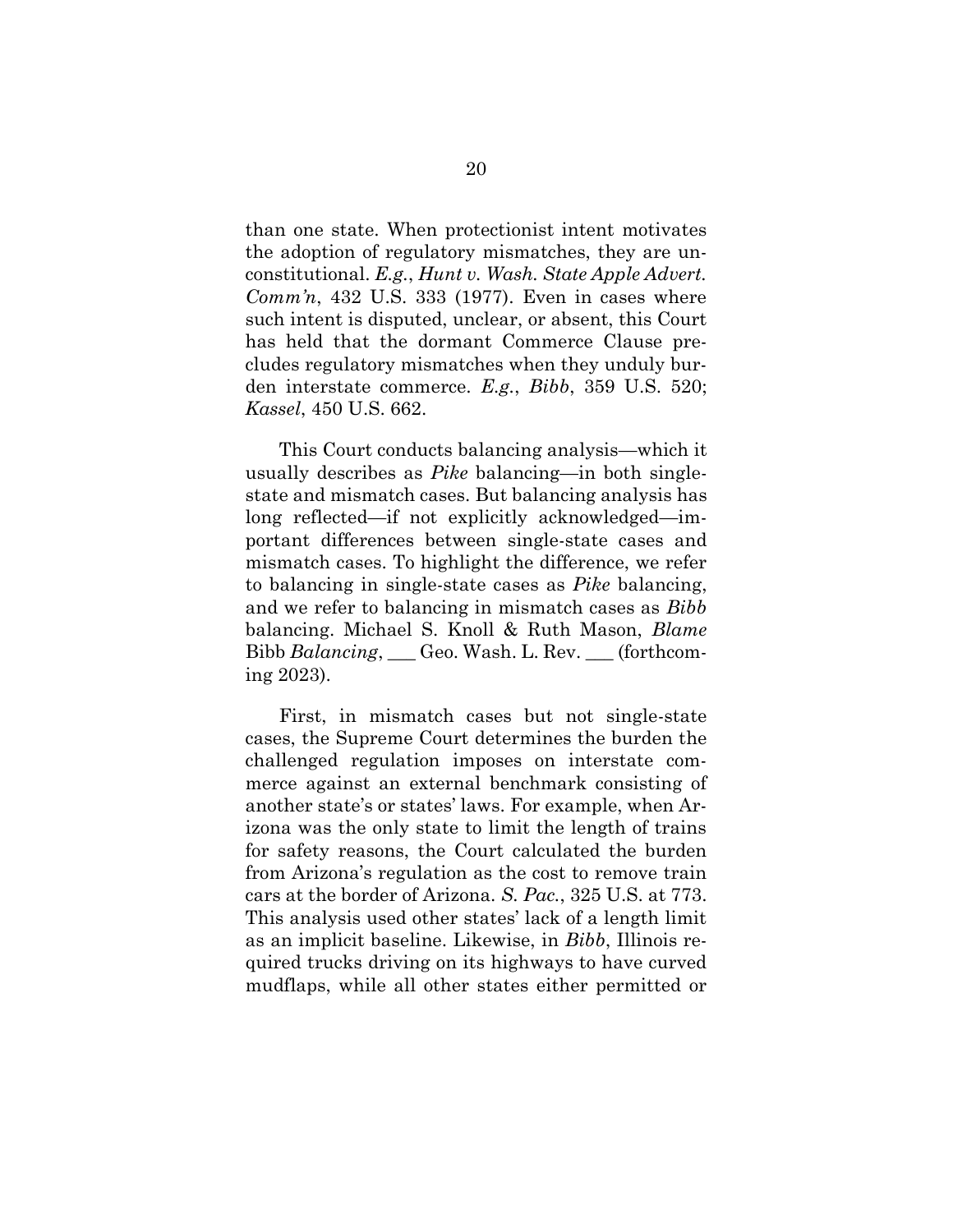required straight mudflaps. 359 U.S. at 523. Again, this Court used other states' laws as a baseline when it understood the burden of Illinois's rule to include the need to change mudflaps at the border. *Id.* at 525. When Iowa limited the length of trucks on its roads to 55 feet, but other states permitted longer trucks, the Court calculated the burden as the need for interstate truckers to unload their products into smaller trucks or divert around Iowa. *Kassel*, 450 U.S. at 662, 671. Thus, in mismatch cases, the Court uses other states' rules as an implicit benchmark in determining the challenged state's burden on interstate commerce. In single state cases, such as facial discrimination cases, however, the Court measures the state's treatment of interstate commerce against an *internal* benchmark: the state's treatment of in-state commerce. Knoll & Mason, *Blame* Bibb *Balancing*, *supra*.

<span id="page-26-0"></span>Second, in mismatch cases, this Court calculates the state interest by benchmarking against other states' regulations and interests, not the interests of only the challenged state as in *Pike* balancing. For example, in *Bibb*, Illinois had to show that curved mudflaps presented a safety advantage over and above that derived from the straight mudflaps permitted by other states. 359 U.S. at 525. In *Kassel*, Iowa had to show that shorter trucks would provide safety advantages over the longer trucks permitted in other states. 450 U.S. at 672. Additionally, in mismatch cases this Court considers the ways in which the challenged regulation impinges upon other states' abilities to effectuate their own regulatory preferences. Specifically, in *Bibb* balancing, this Court has considered the extent to which the challenged regulation spills over to other states, thereby constraining those states'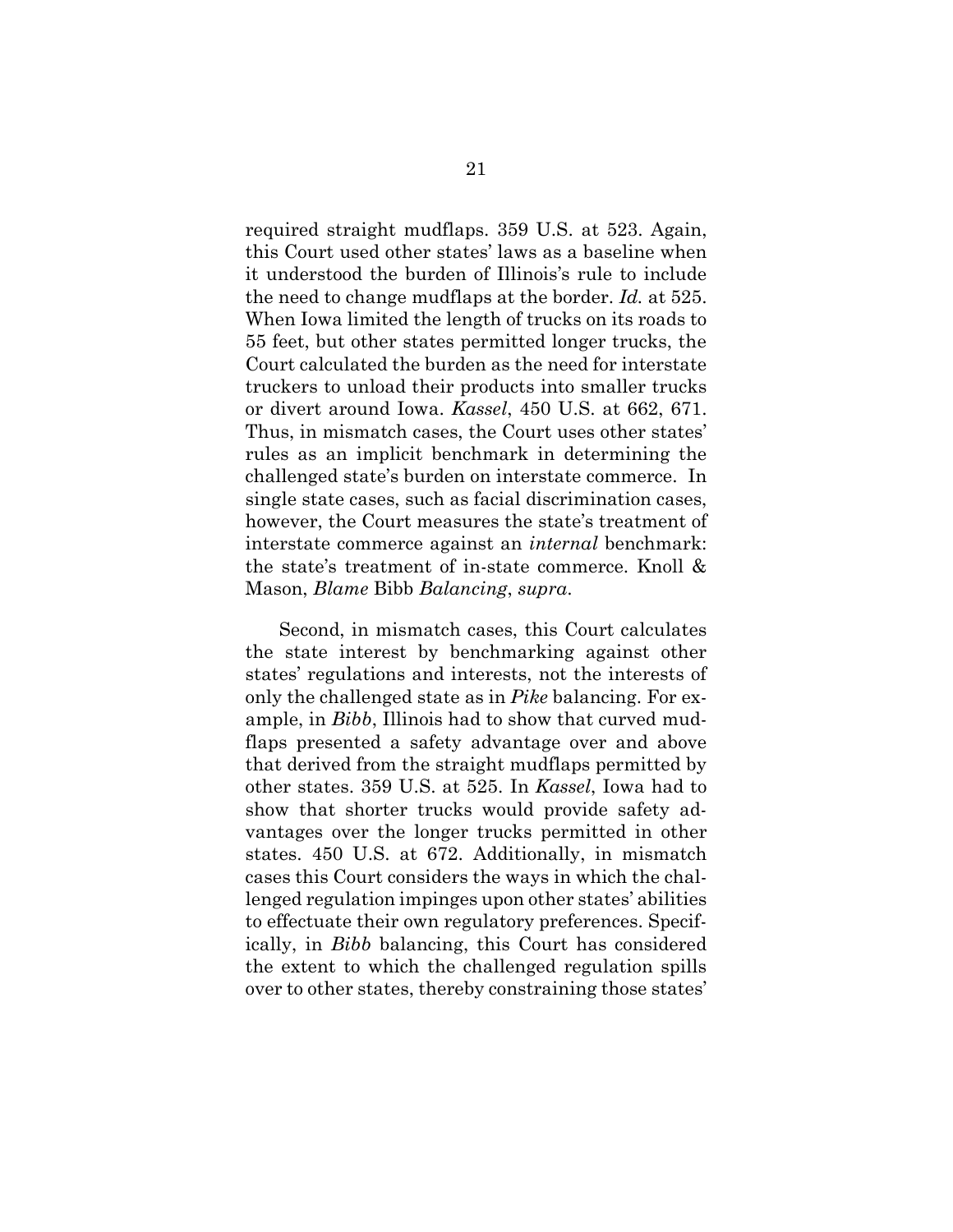abilities to regulate. *See, e.g.*, *S. Pac.*, 325 U.S. at 774 (precluding an "Arizona limitation . . . [that] controls the length of passenger trains all the way from Los Angeles to El Paso"); *Bibb*, 359 U.S. at 527; *Kassel*, 450 U.S. at 675–76. Such relative interest weighing, which involves consideration of other states' interests in their own different regulations, contrasts sharply with *Pike* balancing for single-state cases.

Mismatch cases thus raise additional horizontal federalism issues that single-state cases do not raise. When the reviewing court decides to preclude in a mismatch case, the decision to preclude involves either (1) an implicit decision about *which state's* rule will prevail to eliminate the mismatch or (2) a judgment that no state may regulate the disputed matter because it requires nationally uniform regulation that only Congress can provide. *Compare Bibb*, 359 U.S. at 529–30 (de facto choosing a straight mudflap rule over a curved mudflap rule), *with S. Pac.*, 325 U.S. at 781– 82 (precluding any state from regulating train length). As a result, mismatch cases are more prone than single-state cases to criticism for judicial legislation. Knoll & Mason, *Blame* Bibb *Balancing*, *supra*.

#### <span id="page-27-0"></span>**B. The district court erred in concluding that dormant Commerce Clause balancing was not needed.**

Understanding the differences between *Pike* and *Bibb* balancing highlights the district court's errors.

The district court incorrectly concluded that because pork was not a matter that required nationally uniform regulation, Petitioners failed to make a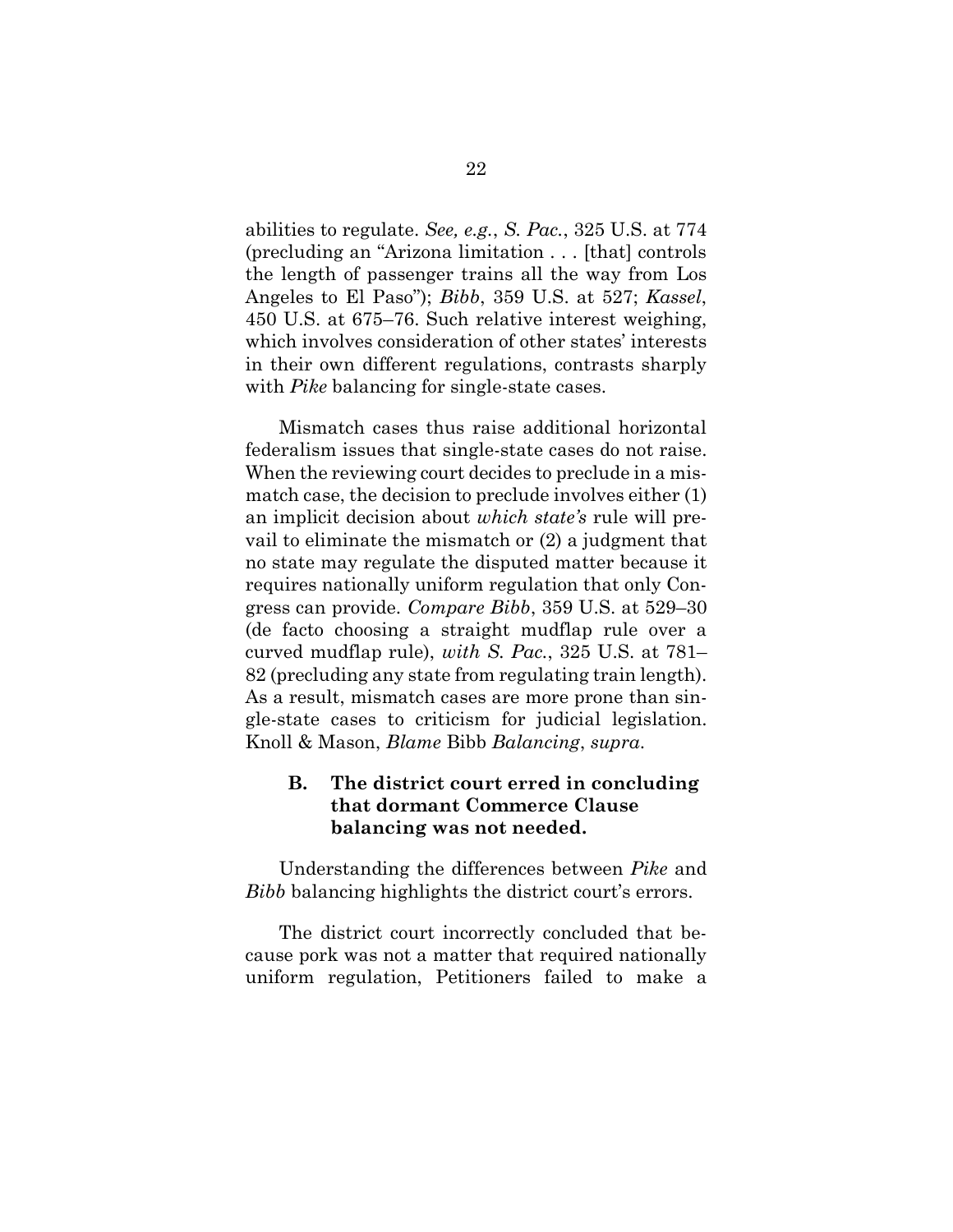<span id="page-28-0"></span>dormant Commerce Clause claim. App. B to Pet. for Writ of Cert. Conclusions about the need for national uniformity are just that—conclusions—that result from balancing analysis that the lower court never performed. For example, the district court cited *Exxon Corp. v. Governor of Md.*, 437 U.S. 117 (1978), for the proposition that what we have been calling *Bibb* balancing does not apply unless the regulated matter is one requiring "national uniformity in treatment." App. to Pet. at 34a (citing *Exxon*, 437 U.S. at 127–28). But this analysis transforms a possible conclusion of *Bibb* balancing into a prerequisite for *Bibb* balancing. Indeed, speaking specifically to the possibility of mismatches, the *Exxon* Court noted that "[t]he evil that appellants perceive in this litigation is not that the several States will enact *differing* regulations, but rather that they will all . . . impose *similar* bans on vertical integration" between petroleum refiners and retailers. 437 U.S. at 128 (emphasis added). Thus, the *Exxon* Court concluded that the problem was "not one of national uniformity." *Id.* In contrast, the complaint here is that California imposes different and stricter standards for hog husbandry than do other states, and that this mismatch imposes significant burdens on the national market for pork production and threatens to disrupt and balkanize the market.

Likewise, Respondents wrongly argued below that the mismatch doctrine applies only when regulations are "inconsistent," not when they are "complementary." Defendant-Intervenors' Reply in Support of Motion for Judgment on the Pleadings at 4, *Nat'l Pork Producers Council v. Ross*, 456 F. Supp. 3d 1201 (S.D. Cal. 2020) (No. 19-02324). But this Court has pre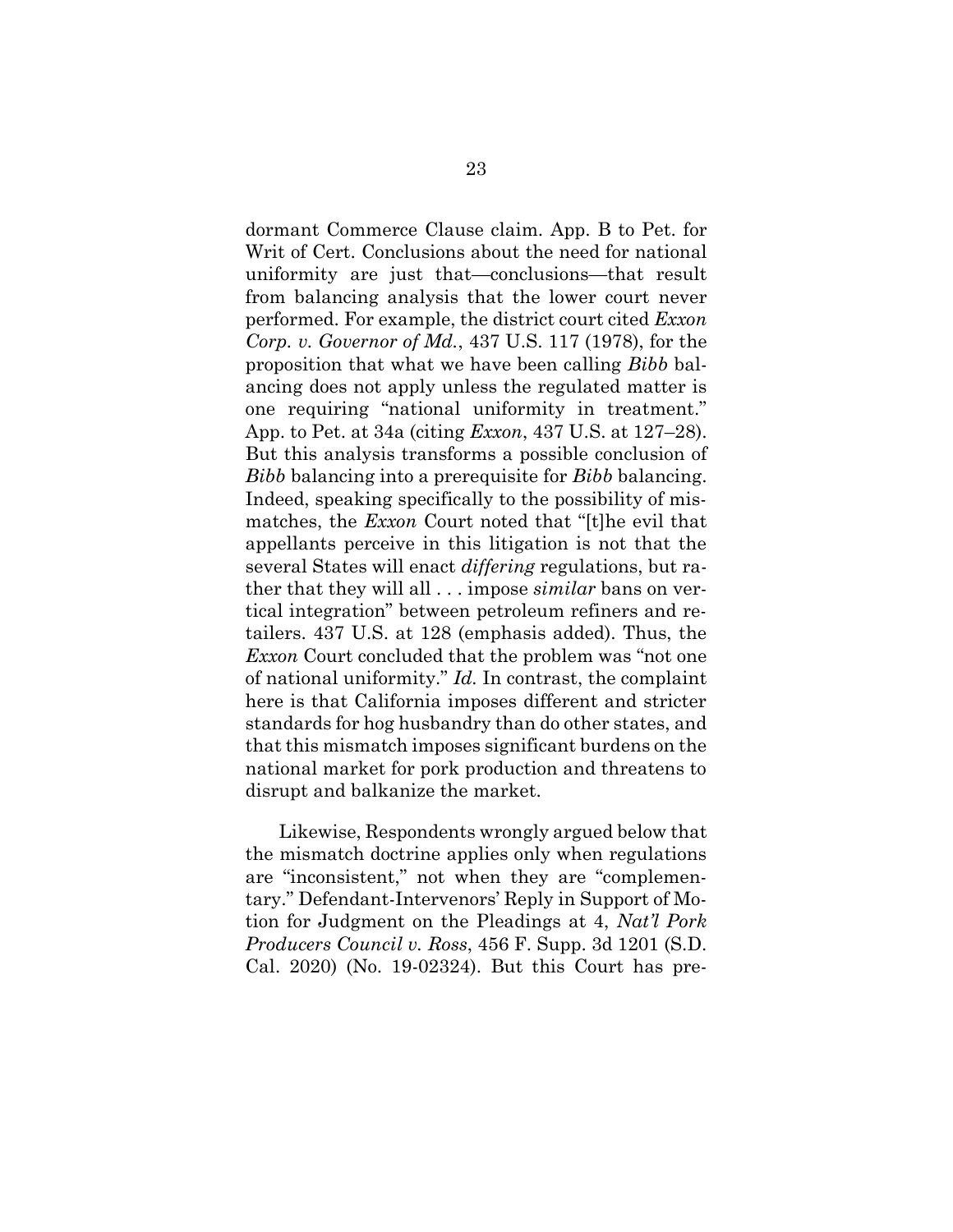cluded regulations that were merely stricter than, rather than mutually inconsistent with, the regulations of other states. *E.g.*, *Kassel*, 450 U.S. 662 (precluding regulation requiring shorter trucks when other states allowed longer trucks). This Court has even precluded a regulation when the nature of the mismatch was that one state enacted a regulation that burdened interstate commerce while other states had *no relevant regulation* in the area. *S. Pac.*, 325 U.S. 761.

Here, there is a mismatch between the new California regulation regarding hog pen sizes and other states' preexisting regulations of the same matter. For example, Ohio regulations allow breeding pens that Proposition 12 forbids. Pet'rs' Br. at 5. Under the mismatch precedents of this Court, including most recently *Kassel*, such mismatches should be analyzed under the dormant Commerce Clause using balancing. *But see S.C. State Highway Dep't v. Barnwell Bros.*, 303 U.S. 177, 190 (1938) (upholding a mismatched regulation against a dormant Commerce Clause challenge on the grounds that mismatch burdens were not judicially cognizable).

### <span id="page-29-0"></span>**C. However measured, the burden Proposition 12 imposes on interstate commerce is substantial.**

Here, the Ninth Circuit held that compliance costs<sup>7</sup> —by which it meant the increased costs incurred by hog farmers outside of California to adjust

<sup>7</sup> In the compliance area, compliance costs often refer more narrowly to the costs incurred by a firm or industry to comply with regulations, such as for ensuring fidelity and reporting. They often do not include the costs of changing operations and the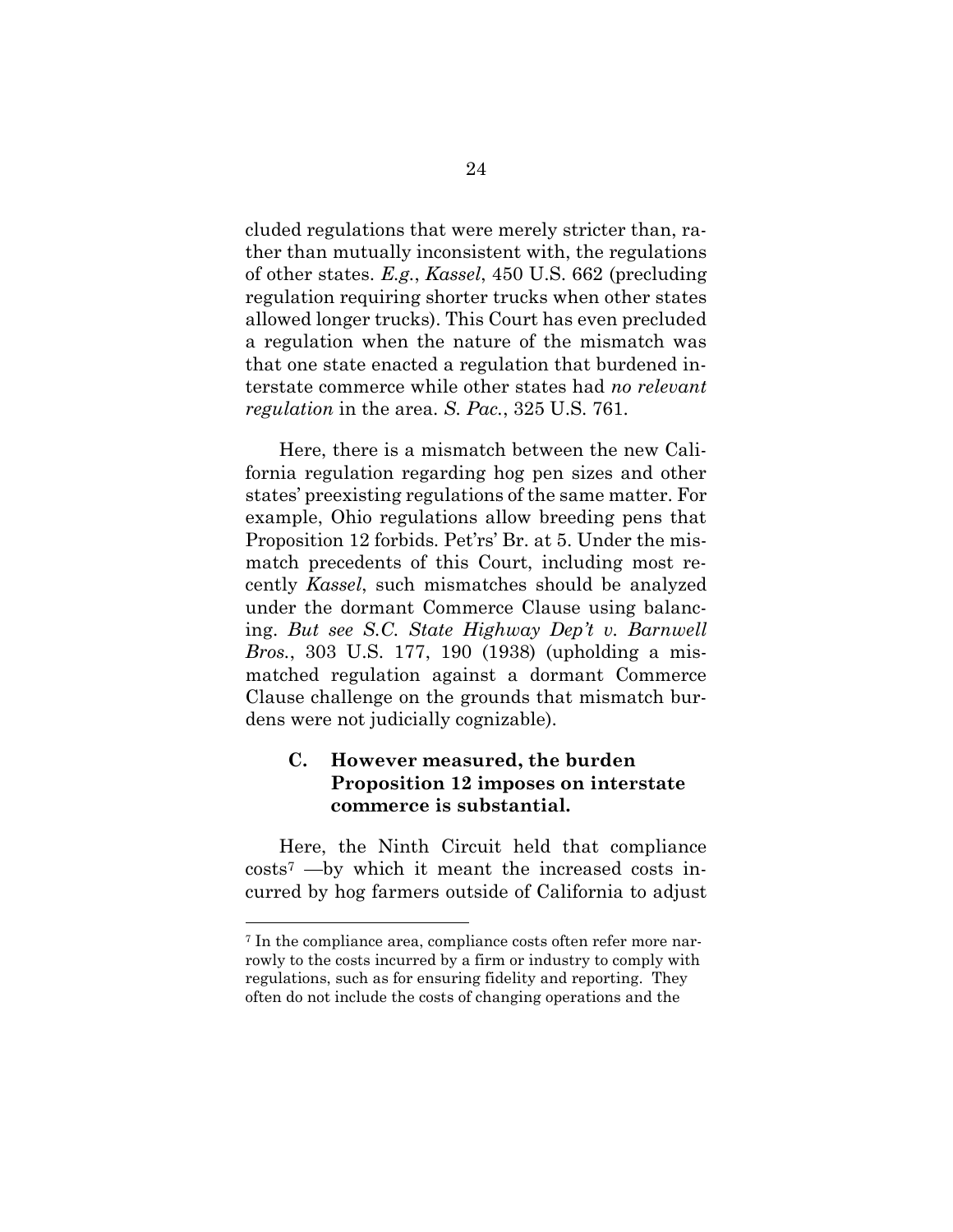their operations to accord with the new California law–were not interstate commerce burdens for dormant Commerce Clause purposes. This was manifest error. The main burden at issue in any dormant Commerce Clause regulations case is the cost to comply with the challenged regulation. Specifically, under this Court's precedent, costs incurred by multistate commercial actors to comply with regulations that *differ* in content across states are relevant costs under the dormant Commerce Clause. *Wayfair*, 138 S. Ct. at 2093 (acknowledging compliance costs from "subjecting retailers to tax-collection obligations in thousands of different taxing jurisdictions" as relevant costs to the dormant Commerce Clause); *see also Kassel*, 450 U.S. at 667 (identifying as the relevant burden under the dormant Commerce Clause the need to switch to smaller trucks or to divert around the challenged state); *Bibb*, 359 U.S. at 527 (burden was the need to switch mudflaps).

Once we understand that compliance costs arising from regulatory diversity are the relevant burden under *Bibb* balancing, the next question concerns how to measure that burden. As noted above, this Court consistently uses an external benchmark consisting of other states' laws to measure burdens in mismatch cases, but it does not always use the same benchmark in every case. In *Kassel*, the Court judged the challenged rule against a baseline of the *dominant rule* adopted by other states. 450 U.S. at 671–73 (describing Iowa's rule as "out of step with the laws of all other

higher costs of operating according to regulations. Both types of costs are at issue here.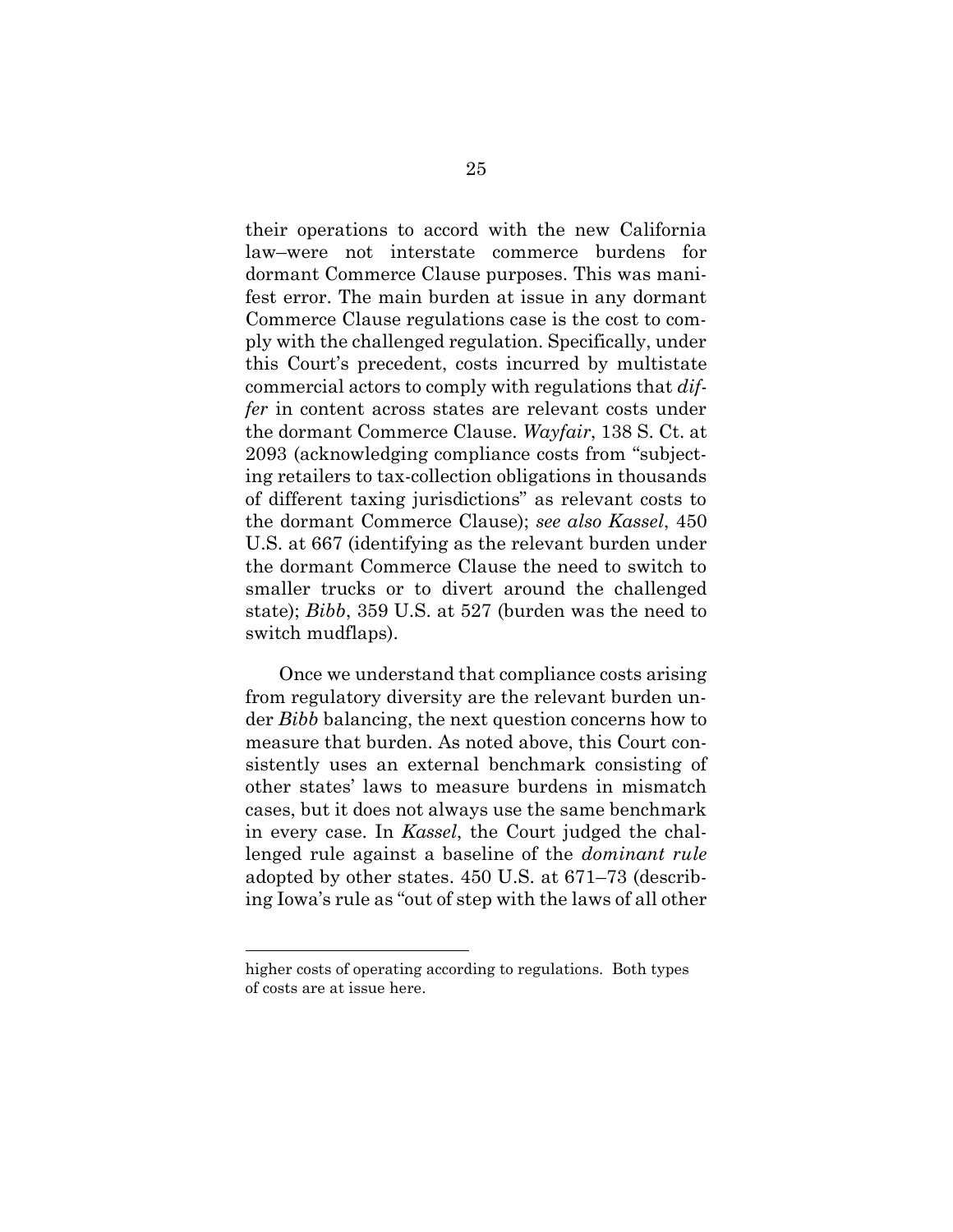Midwestern and Western States"). In *Bibb*, the Supreme Court calculated the burden by reference to the rule that *most sharply contrasted* with the challenged rule. 359 U.S. at 525 (comparing challenged states curved mudflap requirement against one state's straight mudflap requirement, even though many states permitted both types of mudflaps). In *Southern Pacific*, the implicit benchmark against which the Supreme Court measured the burden on interstate commerce consisted of *no regulation at all*. The *Southern Pacific* Court considered the burden imposed by Arizona's train-car limit against a background of the absence of regulations dictating train-car limits in other states. 325 U.S. at 774–75.

Thus, when this Court has measured interstate commerce burdens arising from mismatches, it has used several different benchmarks, including (1) the dominant regulation imposed by other states, (2) the most sharply contrasting regulation imposed by another state, and (3) the absence of regulation by other states. As detailed in Petitioner's complaint, by any of these measures, Proposition 12 imposes extensive costs, and therefore significant burdens, on interstate commerce.

## **D. California's interest is likely not sufficient to overcome the burden Proposition 12 imposes on interstate commerce.**

The district court's incorrect conclusion that Proposition 12 imposed no relevant burden for dormant Commerce Clause purposes led the court erroneously to conclude that it did not have to consider California's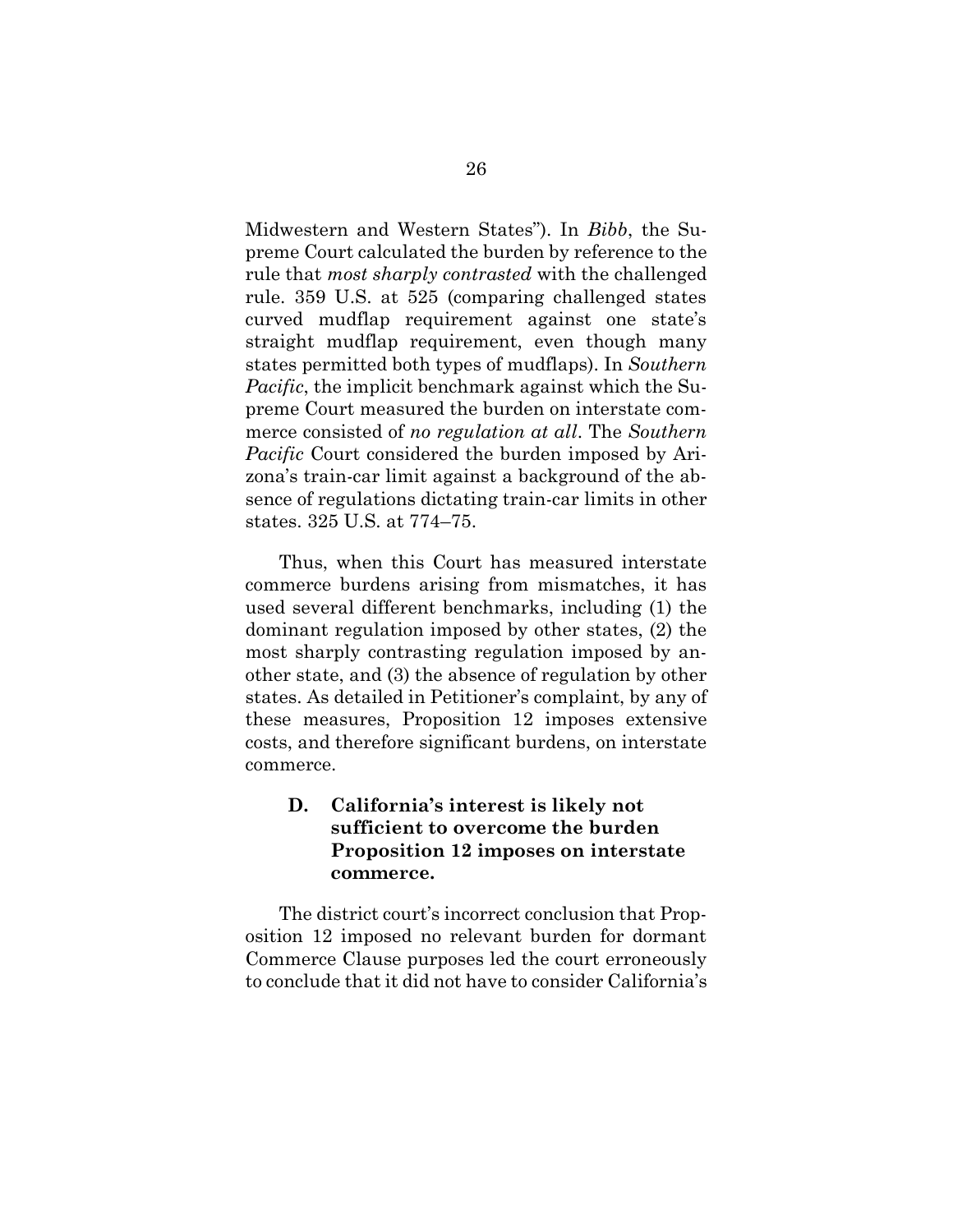regulatory interest. Because *Bibb* balancing remains good law, however, and because pro constitutes a heavy burden on interstate commerce no matter how measured, the district court should have weighed that burden against California's legitimate local interest in Proposition 12.

### <span id="page-32-0"></span>**1. Impermissible protectionist intent may have motivated Proposition 12, and that would be sufficient for preclusion in a mismatch case.**

A finding of protectionism is sufficient for preclusion in a mismatch case. *Hunt*, 432 U.S. at 352–53.

Proposition 12 is not overtly protectionist on its face, but the history of anti-animal cruelty legislation in California supports Petitioner's allegation that protectionist intent motivated Proposition 12. The regulation challenged in this case began with Proposition 2, which applied strict animal husbandry rules to hens, pigs, and calves *produced in California*. App. to Pet. 192a (Compl. ¶ 213). Because Proposition 2 applied to only California producers, out-of-state producers not subject to its strictures would be able to undersell California producers in the California market. The California legislature responded via Assembly Bill 1437, which expanded Proposition 2 to eggs *sold* in California. *Id.* 193a (Compl. ¶ 216). The bill's analysis stated that the "intent of this legislation is to level the playing field so that in-state producers are not disadvantaged." Brief of the United States in Support of Appellants at 6, *Nat'l Pork Producers Council v. Ross*, 6 F.4th 1021 (9th Cir. 2021) (No. 20-55631); *see also*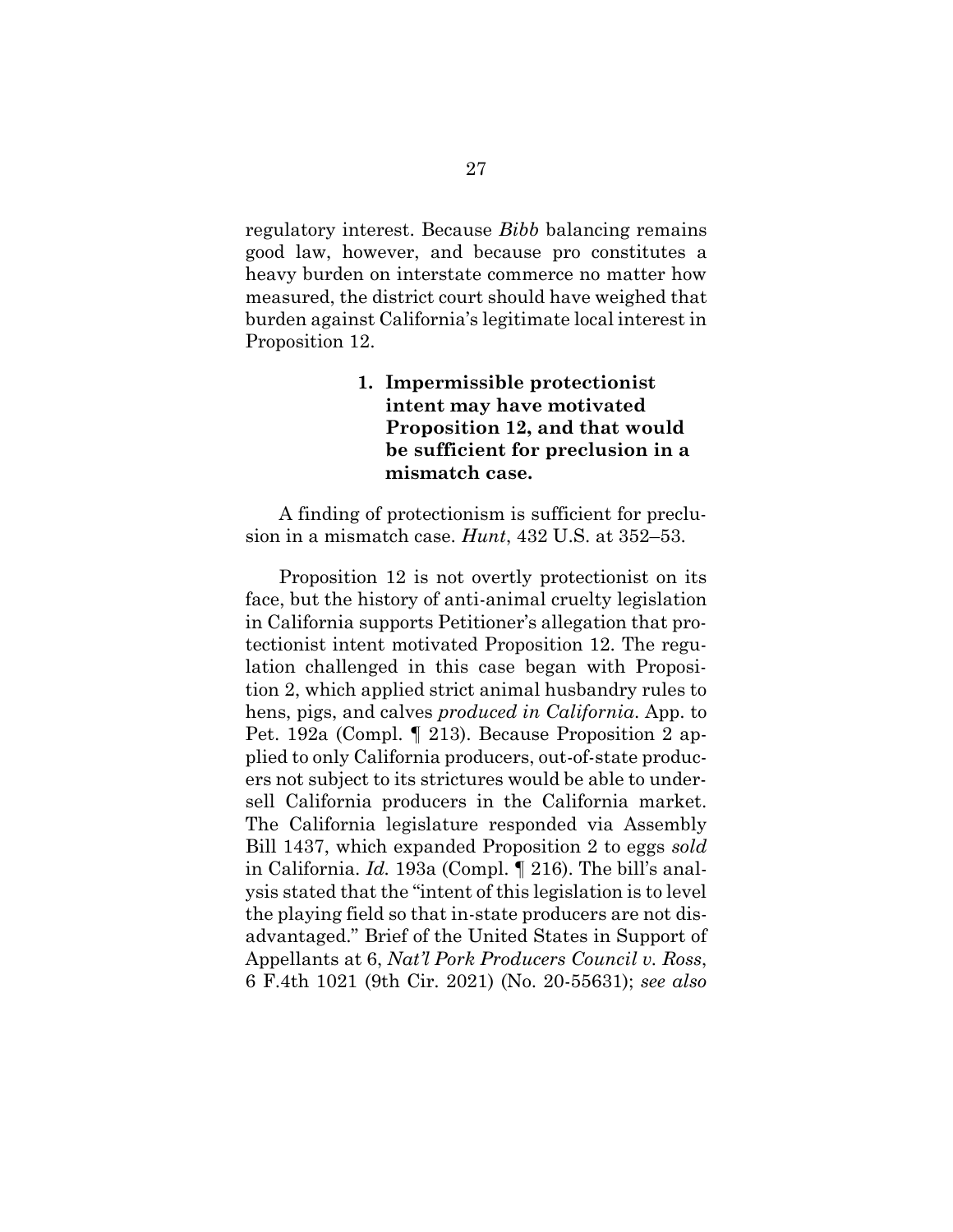App. to Pet. 193a (Compl. ¶ 216). The expansion of Proposition 2's scope stripped out-of-state producers of comparative advantages offered by their home state's regulatory regime for egg production. Such a purpose is impermissible under the dormant Commerce Clause. *Hunt*, 432 U.S. at 351 (identifying one form of the statute's discriminatory nature as its "effect of stripping away from the Washington apple industry the competitive and economic advantages it has earned for itself through its expensive inspection and grading system").

Given the history of AB 1437, it is plausible that the basis for Proposition 12's expansion to sales in California was protectionist in intent. In *Bibb* balancing, the presence of protectionist intent undermines other non-protectionist interests, which would include any anti-animal cruelty interest. *Kassel*, 450 U.S. at 681–85 (Brennan, J., concurring).

> **2. Even absent protectionist intent, under** *Bibb* **balancing, California's interest in the regulation must outweigh the burden on interstate commerce.**

Assuming that the scope of Proposition 12 was not chosen for a protectionist purpose, the trial court should consider whether California's interest in the regulation outweighed the regulation's burden on interstate commerce. The parties in this case disagree as to what constitutes the state interest. Respondents argue that "the law's clearly stated purpose is 'to prevent animal cruelty.'" Notice of Motion and Motion for Judgment on the Pleadings; Memorandum of Points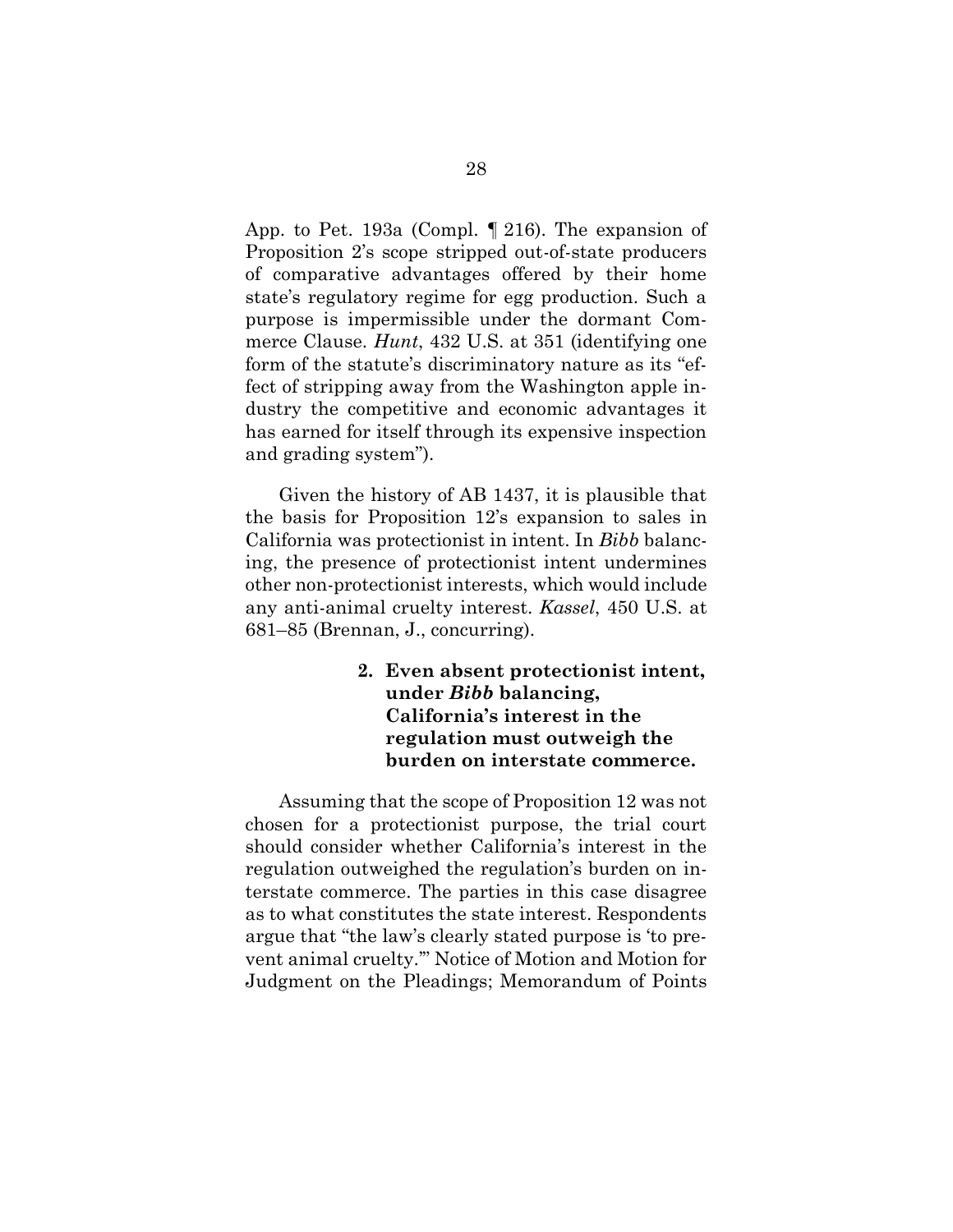and Authorities at 8, *Nat'l Pork Producers Council v. Ross*, 456 F. Supp. 3d 1201 (S.D. Cal. 2020) (No. 19- 02324). Respondent-intervenors characterize California's interest as ensuring that Californians buying meat do not become morally complicit in the cruel treatment of animals. Defendant-Intervenors' Reply in Support of Motion for Judgment on the Pleadings at 5, *Nat'l Pork Producers Council v. Ross*, 456 F. Supp. 3d 1201 (S.D. Cal. 2020) (No. 19-02324). Petitioners argue that California's true goal with Proposition 12 was to use the state's market power to impose the moral preferences of Californians on commerce outside the state, which Petitioners characterize as an impermissible purpose under the dormant Commerce Clause. Brief of Plaintiff-Appellants, *Nat'l Pork Producers Council v. Ross*, 6 F.4th 1021 (9th Cir. 2021) (No. 20-55631).

This Court regards protectionism as an illegitimate interest under the dormant Commerce Clause. *City of Philadelphia v. New Jersey*, 437 U.S. 617, 628 (1978). The Court has also suggested—in cases dealing with extraterritoriality—that states have no legitimate interest in regulating activities that take place wholly outside the state. *Healy*, 491 U.S. 324.

But even assuming that the purpose of Proposition 12 is to prevent animal cruelty (both within and outside California) and that is a legitimate local interest for dormant Commerce Clause purposes, identification of a legitimate local interest is not the end of the inquiry in a *Bibb* balancing case. The court must then consider whether California's interest outweighed the burden it imposed on interstate commerce. As discussed above, this Court uses a relative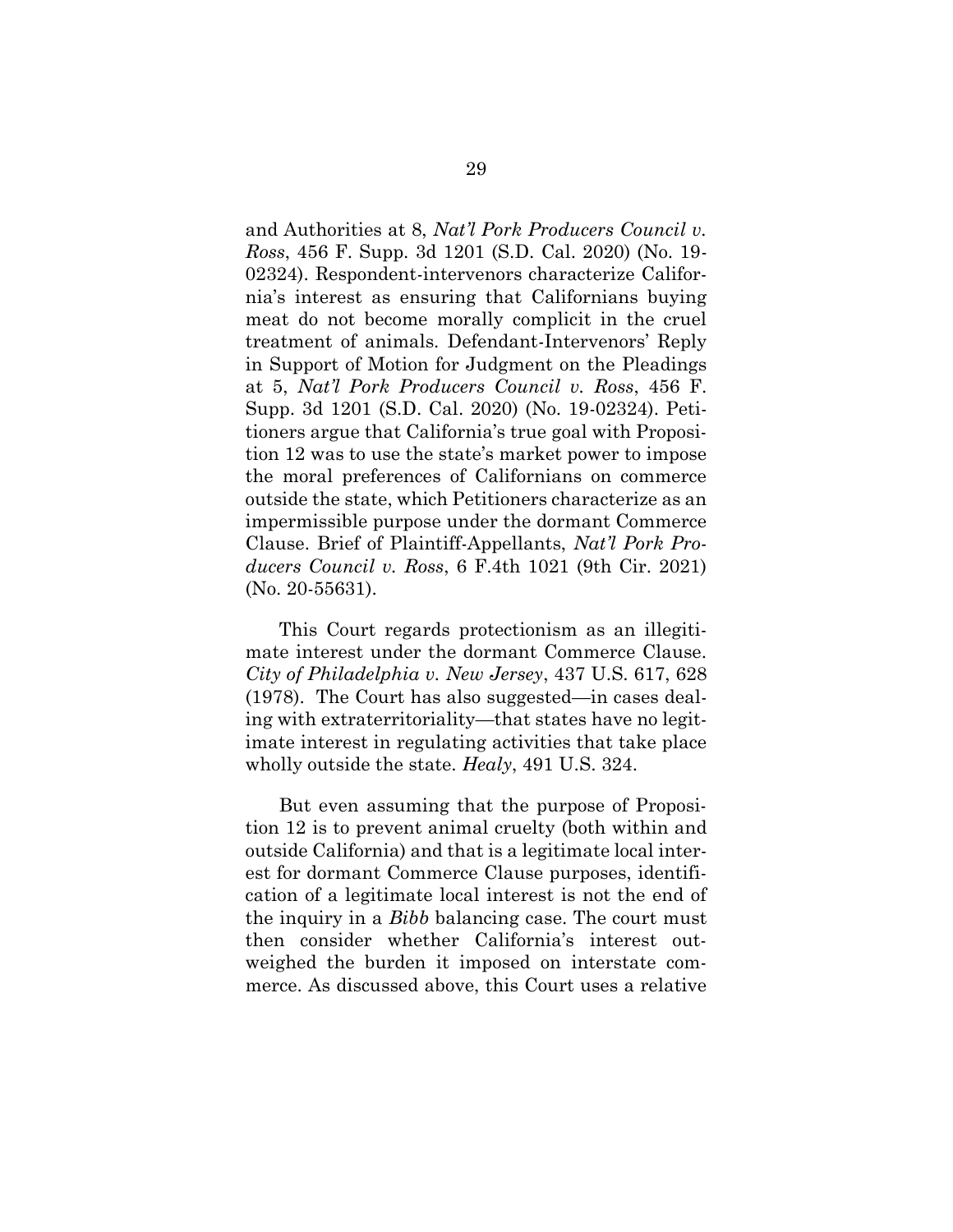approach in a mismatch case, evaluating state interests against a benchmark consisting of other states' regulatory interests. This is a significant difference between *Pike* and *Bibb* balancing.

In past mismatch cases, this Court has considered not whether the challenged law confers *absolute* benefits on the challenged state, but rather whether the challenged law achieves any local benefit *over and above* that conveyed by the other preexisting regulatory regimes in other states. Thus, in *Southern Pacific*, this Court asked whether the shorter trains demanded by Arizona offered meaningful safety advances over the longer trains permitted by other states. 325 U.S. at 774–76. In *Bibb*, this Court asked whether curved mudflaps provided safety benefits over straight mudflaps permitted in other states. 359 U.S. at 525. Similarly, in *Kassel*, this Court asked whether shorter trucks conferred safety benefits over the longer trucks allowed in other states. 450 U.S. at 672–73.

Because this is a mismatch case, not a single-state case, the district court should have compared California's interest with the interests of other states whose regulations differ from California's. The court should not have ignored Petitioners' allegations regarding the relative well-being of animals kept in different types of living conditions, because these allegations were directly relevant to the constitutional question. Petitioners alleged that, as measured by cortisol levels, injuries to hogs, loss of pregnancy, and mortality, conforming to Proposition 12 would injure hog welfare more than retaining the current cage regulations applicable in other states. App. to Pet. 190a–91a, 219a.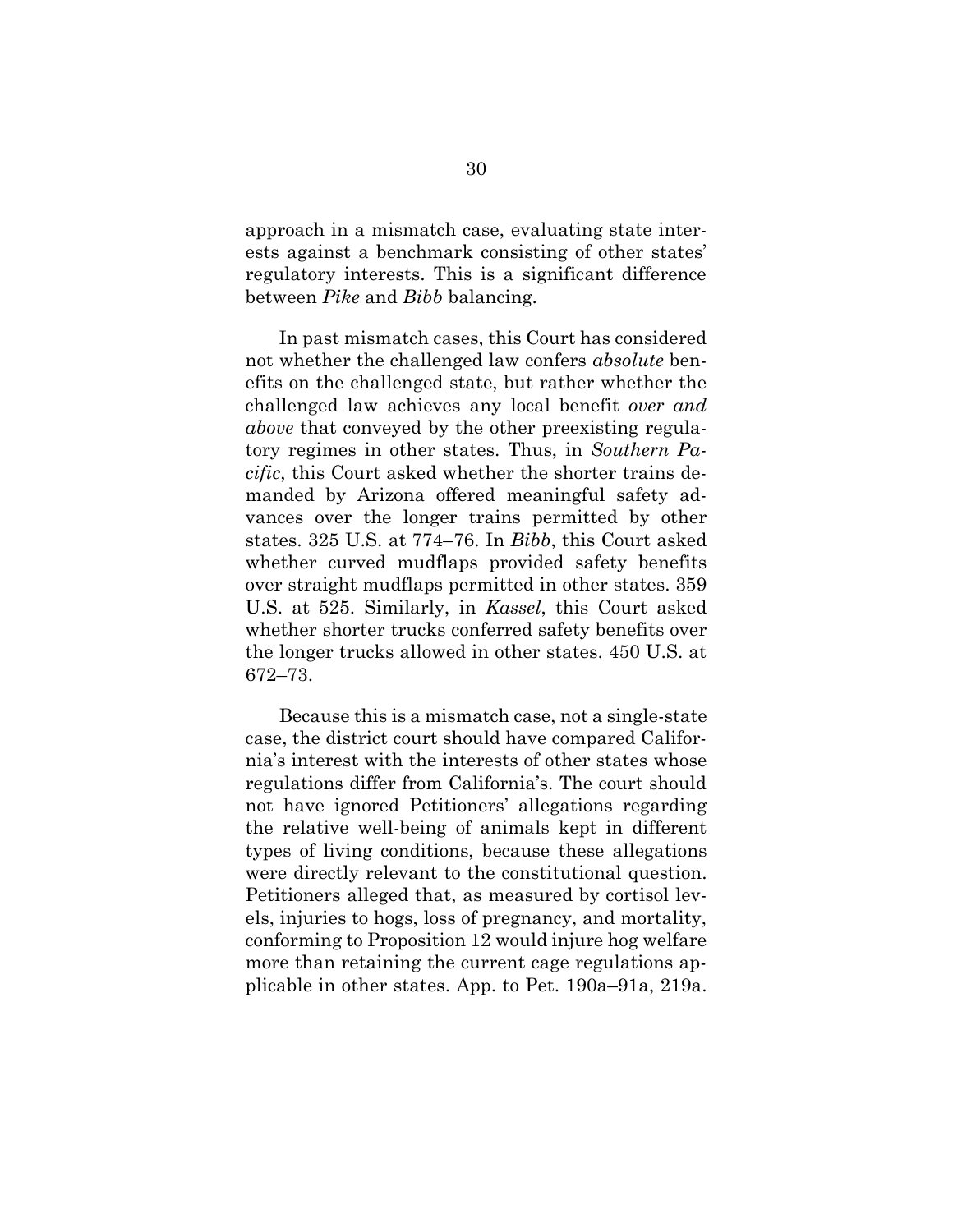The district court should have taken these facts as true and denied the motion to dismiss. If Petitioners claim that other states' regulations promote hog welfare better than the proposed California regulation, then California's state interest in animal welfare could not outweigh the interstate commerce burden Proposition 12 imposes. And even if California's law promoted hog welfare better than other states' laws, California's interest in animal welfare does not necessarily outweigh other states' interests. The interests of other states go beyond "hog welfare" and include the wealth created by hog production and the marginal benefits of producing hogs more efficiently. Thus, the court failed to weigh California's alleged interest in hog welfare against other states' interests in hog welfare and the wealth created by efficient production in their hog industries.

Because the district court did not weigh California's interest in Proposition 12 against the interests of other states in their respective regulatory regimes, it improperly granted the motion to dismiss.

### **E.** *Bibb* **balancing prevents the largest states from becoming the nation's de facto regulators.**

Mismatch cases raise issues that single-state cases do not raise. Specifically, due to their spillover effects, regulatory mismatches can threaten the ability of other states to regulate within their own borders. In the absence of dormant Commerce Clause review of undue burdens caused by mismatches, the nation's largest states could de facto regulate the entire nation. Even recourse to Congress would not always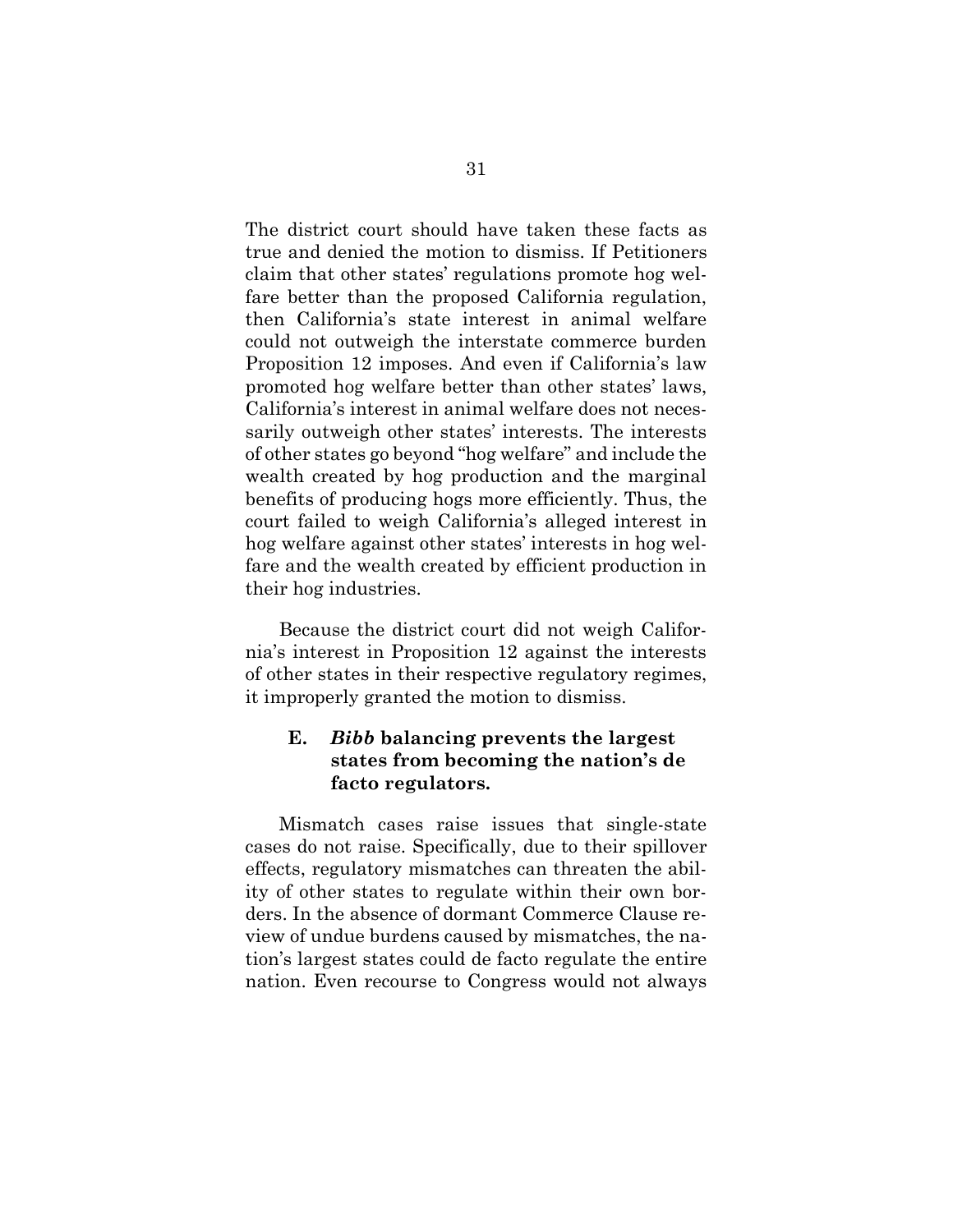<span id="page-37-0"></span>be availing, as harmonized federal legislation—for example that specifies a national square footage requirement for breeding hogs—would not return power to states with small markets. This is not to say that small states must be shielded from all regulatory spillovers. This Court has sustained regulatory mismatches against dormant Commerce Clause challenges. *See, e.g.*, *Minnesota v. Clover Leaf Creamery Co.*, 449 U.S. 456, 473 (1981) (upholding regulation requiring milk to be sold in paper cartons, even though other states permitted plastic jugs, because the state's environmental goals outweighed the burden on interstate commerce arising from the mismatch). The dormant Commerce Clause does not require national uniformity in all regulation. Instead, it requires that states imposing regulations that generate significant burdens on interstate commerce because those regulations differ from other states' regulations must have sufficient reasons to justify those burdens. Such balancing requires a highly fact-based inquiry that the district court failed to permit.

#### **CONCLUSION**

For the foregoing reasons, *amici* respectfully submit that the Court should reverse the judgment of the Ninth Circuit.